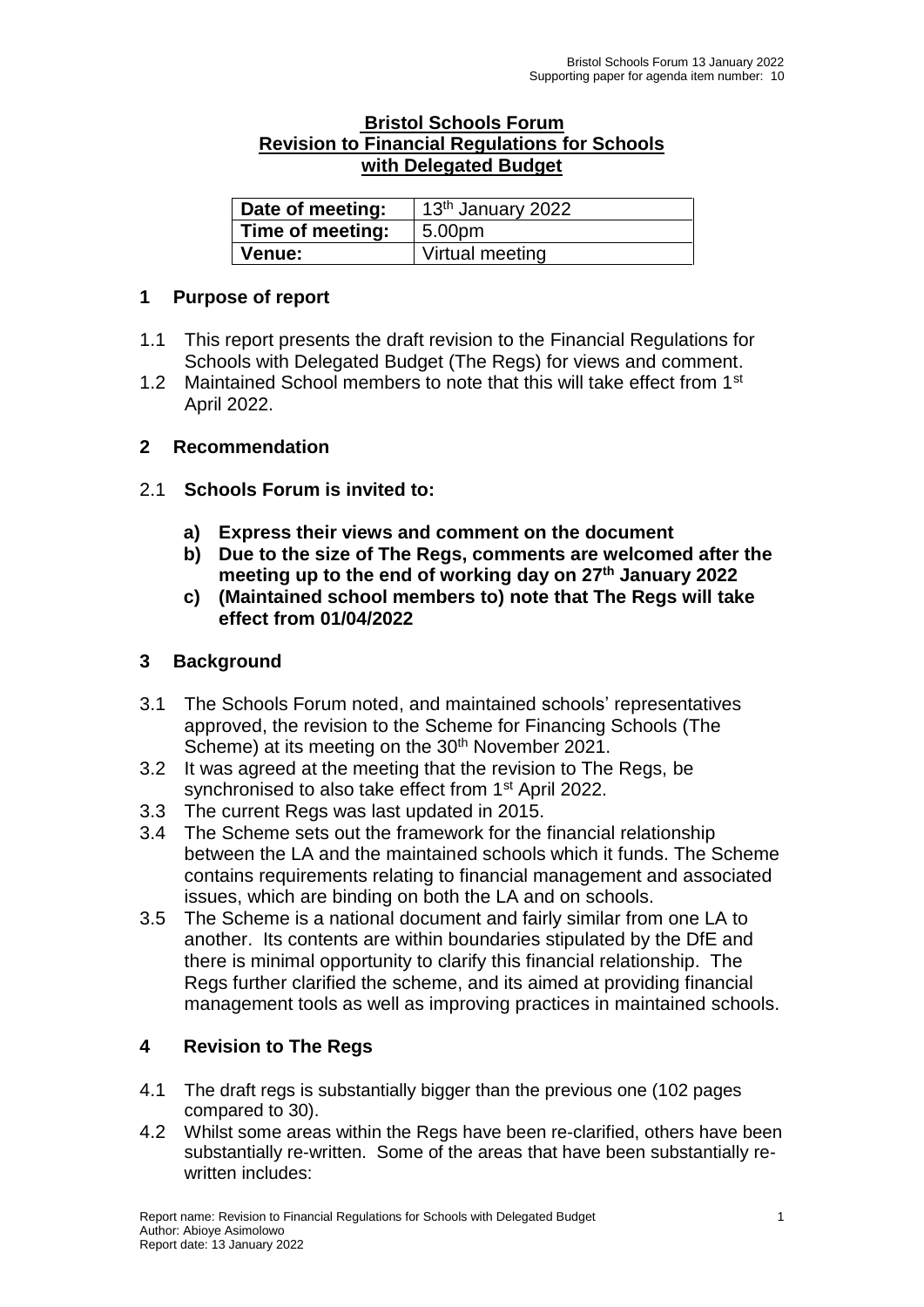- i. 4.6 Irregularities
- ii. 5.1 Revenue Budget Preparation
- iii. 5.2 Revision of the Revenue Budget
- iv. 5.3 Revenue Budget Monitoring
- v. 6 Capital Budget (Expenditure)
- vi. 7 Purchasing and Contracts
- vii. 8 Leasing Arrangements
- viii. 9 Employment Status
- ix.  $18.2.4 -$  Input Tax, and
- $x.$  18.2.6 Output Tax
- 4.3 The changes of note (significant) are attached to this report as Appendix A.
- 4.4 In addition, there are 10 Annexures which are new to the draft Regs. These covers issues that schools should consider in fulfilling the requirement of the Regs. Some of these includes, sample procedures that schools can adapt and adopt; flow chart to clarify the difference between revenue and capital expenditure etc. Substantial part of the draft Regs is made up of these annexures (over 60 pages) and covers the following:
	- A. Functions Which Could Be Delegated by the Full Governing Body<br>B. Financial Control Procedures
	- **Financial Control Procedures**
	- C. Model Internal Financial Procedures Manual
	- D. Keeping a Register of Business/financial interests
	- E. Code of Conduct for School Governors, Headteacher and Other Staff in Respect of Commercial Practices, Gifts and Hospitality
	- F. Sample Budget Report Budget by Ledger Level
	- G. Sample Quarterly Financial Summary
	- H. Sample Quarterly Budget (Financial) Monitor
	- I. Flow chart and tables to help explain the nature of Capital Expenditure
	- J. Finance and Operating Leases explained
- 4.5 As stated earlier, the draft Regs is a large document and is appended (Appendix B) separately to this report.
- 4.6 Once finalised, the draft Regs will be published and make directly available to all schools with LA delegated budget.
- 4.7 The Regs (as with other Council's documents) will be reviewed as regularly as required, and at least once every 3 years. Other critical points at which review will be required may include when the main Council's financial regulation is reviewed, when there is significant revision to The Scheme (both directed and discretionary), when there are significant changes to accounting standards and practices and when Government regulations, laws and pronouncement dictates.
- 4.8 The Regs is mainly applicable to schools with delegated budget but comments are welcomed from all forum members up to the close of play on 27<sup>th</sup> January 2022. Such comments should be forwarded to the Clerk.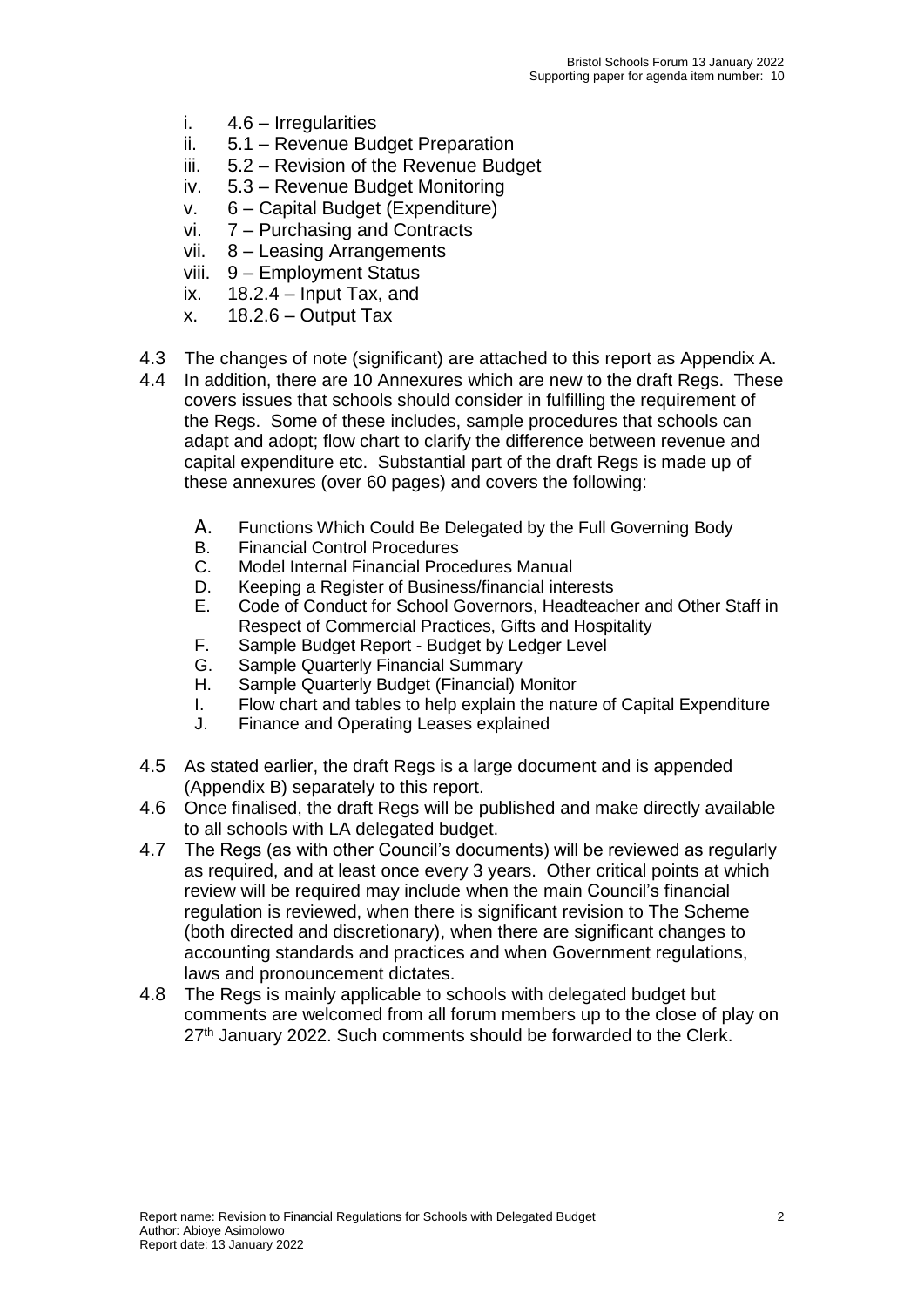# **Appendix A – Changes to The Regs**

- 1.2.2 This regulation applies to all school staff and governors and activities involving school staff in their role as a member of staff (i.e., operation of the school's voluntary fund) and it is the responsibility of the governing body to ensure that they are followed and that all staff in the school are adequately trained to undertake their responsibilities.
- 1.2.4 Throughout this Financial Regulation use of the word "schools" refers collectively to Governing Bodies, individual governors, the Headteacher and other staff employed at the school. However, in certain cases, the Financial Regulations apply specifically to the Governing Body or the Headteacher.
- 1.2.5 The Chief Finance Officer (referred to in document as CFO) welcomes feedback on the operation of Financial Regulations to ensure they remain relevant and effective. Initially the Finance Manager (Children's and Education) should be contacted if you have comments on the application or operation of this Regulation.
- 1.3.1 ….apply differently from those Schools in the LA pooled banking arrangement. Some of these includes (but not limited to) …….., who is responsible for the day-to-day management.
- 2.1 Section 1.6 of the *Scheme for Financing Schools* allows Governors to delegate their powers to the Headteacher, who is responsible for the day-today management of the school. Similarly, authority may also be delegated to a committee of the Governing Body (which it has created), such as a finance committee, which may meet more frequently than the full Governing Body and therefore be in a position to respond more quickly to issues which arise in the financial management of the school. The Governing Body can delegate authority to carry out these and, other tasks, but cannot delegate the responsibility. The Governing Body remains ultimately accountable. Where such delegation is made it is important that all parties are aware of the extent of their delegated powers, which should be clearly set out and minuted at a meeting of the full Governing Body. Whilst not a comprehensive list, some examples of functions which could be delegated by the full Governing Body, either to the Headteacher or to a committee of the Governing Body, are set out in *Annexure A – Functions which could be Delegated by the Full Governing Body*.
- 2.2 The full extent of any such delegations should be formally agreed and minuted at a meeting of the full Governing Body and included in the school's Financial Regulations, as detailed in the school's own Internal Control and Management Document. The school's Financial Regulations shall be reviewed annually at the start of the financial year and formally minuted at a meeting of the full Governing Body. *Annexure B – Financial Control Procedures* highlights certain objectives that should be reviewed as part of the school's financial control procedures.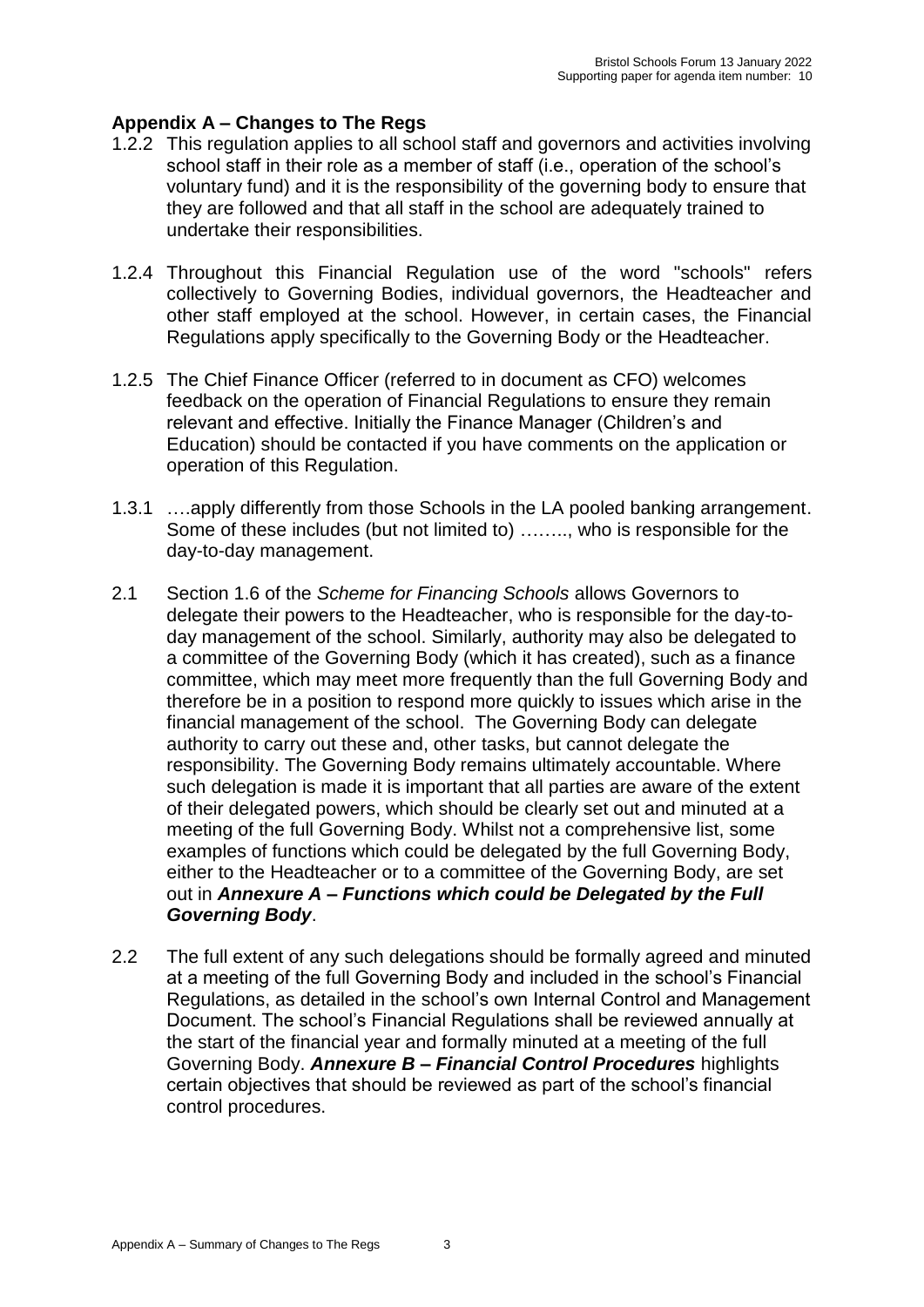- 2.8 Schools are encouraged to maintain their own internal financial procedures manual. A model of such manual is included as, *Annexure C – Sample School Financial Procedure Manual*, below.
- 3.8 Further details on business/financial interest is provided in *Annexure D - Keeping a Register of Business/financial interests* below.
- 3.9 Schools should ensure that all staff receive a Code of Conduct which clearly sets out the **standards of behaviour expected of them.** A sample code of conduct document (which schools can adapt/adopt is provided at *Annexure E - Code of Conduct for School Governors, Headteacher and Other Staff in Respect of Commercial Practices, Gifts and Hospitality* below.
- 4.2.1 The Internal Audit of the City Council is empowered to:
	- c. Require and be provided access to all correspondence, documents, books and other records of any employee of the Schools/ City Council or Governing Body and appertaining in any way to the activities of the School/Governing Body/City Council.
- 4.5 The Governing Body must undertake periodic review (at least annually) of their financial procedures and controls. It is the responsibility of the Governing Body and school management to ensure that internal controls are adequate and effective, and to take action to secure this on an ongoing basis.

### **4.6 Irregularities**

- 4.6.1 All monies and assets associated with a school are public property and provided for the education of the pupils. They are not provided for the benefit of governors, Headteachers or staff personally. Individuals either working for, or associated with, the school have a duty to report any irregularities or suspected irregularities.
- 4.6.2 The Internal Audit Service and Finance Manager (Education and Children's) [also known as FM (E&C)] shall be notified immediately by school governors, Headteachers or other staff, as appropriate, of all financial irregularities or suspected irregularities, or any circumstances which may suggest the possibility of irregularities in the exercise of any of the school's financial functions (e.g. Cash, stores, property and computer held data). Upon notification, the LA team must consult with those officers detailed in the local authority's Anti-Fraud and Corruption Strategy on any such notification.
- 4.6.3 The Governing Body and Headteacher, in consultation with the FM (E&C), shall take appropriate action<sup>1</sup> to prevent further loss and to secure records and documentation against removal or alteration.
- 4.6.4 The CFO and the FM (E&C) shall determine the scope and cost implications of any internal enquiries or investigations.

<sup>1</sup> <sup>1</sup> This should happen after the FM (E&C) has consulted with those officers detailed in the Anti-Fraud and Corruption Strategy.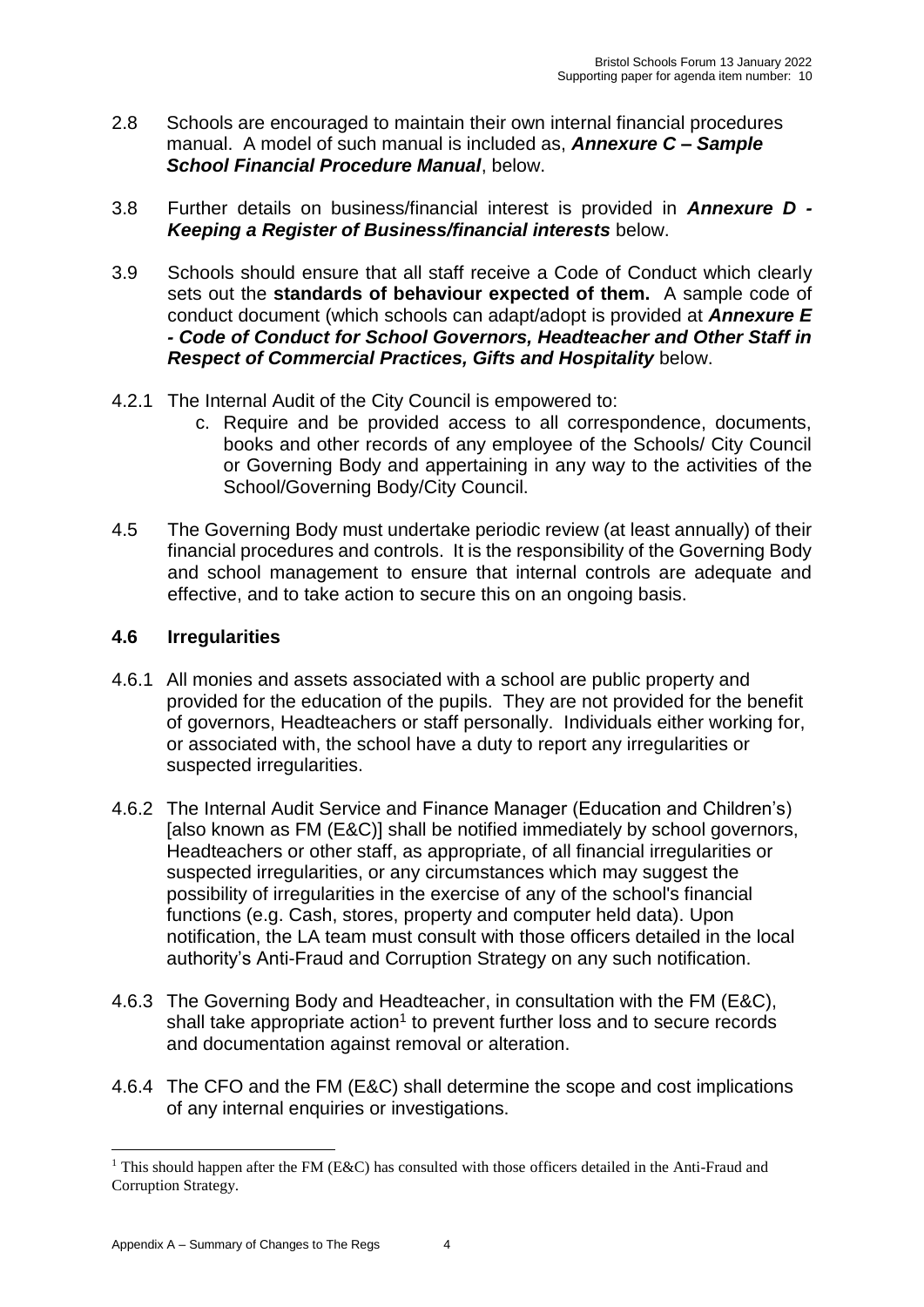- 4.6.5 The FM (E&C) must consult with those officers detailed in the local authority's Anti-Fraud and Corruption Strategy in deciding whether any matter under investigation should be referred to the police. Appropriate recovery action should be taken on such matters.
- 4.6.6 Each school Governing Body and Headteacher shall take steps to minimise the risks of financial irregularities occurring.
- 4.6.7 Those involved in conducting or assisting in irregularities should have regard to the provisions of the Code of Conduct for Employees, Standing Orders, and the Anti-fraud and Corruption Policy, as well as Financial Regulations. Also, the Governing Body and Headteacher should adhere to the provisions of the particular legislation and corporate policy regarding the 'Public Disclosure Act 1998<sup>2</sup> '.

## **5.1 Revenue Budget Preparation**

- 5.1.1 The school's revenue budget, prepared in conjunction with both the school development and asset management plans, provides details of how the schools delegated budget and other devolved resources and any transfers to/from balances from previous years<sup>3</sup> are to be spent. The revenue budget shows an analysis of the annual income and expenditure thereby reflecting financial implications of the school's policies and provides a framework within which those who are responsible at the school for making payments should operate. It also provides the CFO and the FM (E&C) with the information they need to carry out their respective statutory responsibilities. These Financial Regulations seek to provide a framework for the preparation and notification of the revenue budget. A sample detailed budget (showing 5 years information) is shown in *Annexure F.* Alongside this a sample summary budget (to accompany the detailed budget) is shown at *Annexure G***.**
- 5.1.2 Upon notification by the local authority of the Individual Schools Budget (ISB) the Headteacher shall prepare a revenue budget at outturn prices for the relevant years. Planning for the use of resources should support the achievement not only school's objectives but also those relating to national and local priorities.
- 5.1.3 The school's revenue budget shall be prepared using the format prescribed by the local authority (see *Annexures F and G* for sample). Once approved by the Governing Body, the budget must be submitted in the required form to the CFO (through the TwS – Schools Finance team), signed by the Chair of Governors no later than 31<sup>st</sup> of May each year.
- 5.1.4 It is a matter for each Governing Body to decide upon the procedure for preparing and agreeing the annual revenue budget, but it should be prepared in conjunction with the school's development/improvement and asset management plans.

<sup>2</sup> [Public Interest Disclosure Act 1998 \(legislation.gov.uk\)](https://www.legislation.gov.uk/ukpga/1998/23/contents)

 $3$  The annual budget plan will include projected financial commitments for the two subsequent years.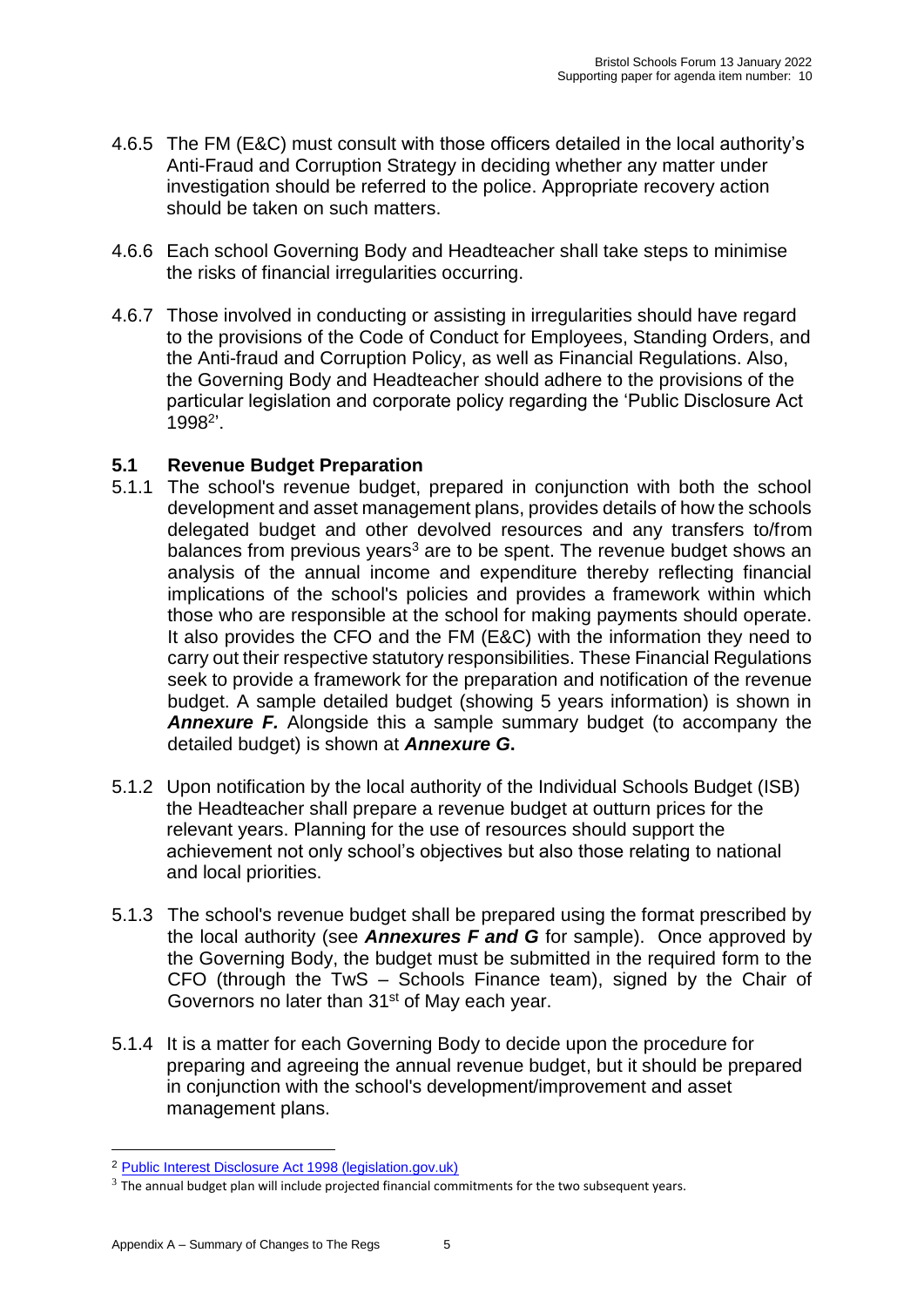- 5.1.5 Each annual revenue budget should be prepared so as to break even or show a balance and should take account of any reserves (previous year balances). Schools are not permitted to budget for a deficit. However, where this appears to be unavoidable the Governing Body shall submit its case (prior to the submission of the governor approved budget) to the FM (E&C), who shall determine the matter in consultation with CFO and Director of Education and Skills.
- 5.1.6 The revenue budget must be realistic and achievable. In this respect the TwS – Schools Finance team, Education Finance Service in conjunction with appropriate colleagues within Education & Skills Division will check to see that this is so. Where the revenue budget as submitted does not meet this requirement, it will be returned to the school within the local authority's budget approval process timeframe together with a preliminary statement of discrepancies. The Governing Body will be required to reconsider the budget and resubmit within a specified timeframe<sup>4</sup>.
- 5.1.7 Any balances set aside in the revenue budget should have regard to the school's development and asset management plans and any specific balances guidance issued by the local authority<sup>5</sup>.
- 5.1.8 As soon as any significant changes to the revenue budget have been agreed by the school's Governing Body, those changes must notify the FM (E&C) through the TwS Schools Finance team, giving details of costings.
- 5.1.9 Governing Bodies will supply the CFO and the FM (E&C) with such information as is required to fulfil their statutory duties and responsibilities.

## **5.2 Revision of the Revenue Budget**

5.2.1 Once the school's revenue budget has been approved by the Governing Body and submitted to the local authority, it is often the case that the Governing Body will need to make changes to the plan during the financial year. The process of transferring budget provision between budget headings is known as virement. It is important that each school has in place a formal arrangement for approval of any revision of the Revenue Budget, which should be incorporated in the schools own Financial Regulations. Such approval, up to a specified limit, may be delegated to a Headteacher or to a committee of the Governing Body. It is the responsibility of the Governing Body to authorise such variations (virements) to their Revenue Budget. As soon as any revisions to the revenue budget have been agreed and those changes significantly affect the school budget, the Governing Body shall notify<sup>6</sup> the local authority in the usual format, giving details of costings. The

<sup>4</sup> Timeframe will be limited and Governors responsible for reconvening budget approval meeting

<sup>5</sup> And DfE where appropriate

 $^6$  It is not necessary to resubmit the entire budget plan and the notification is generally processed through the school's TwS finance contact.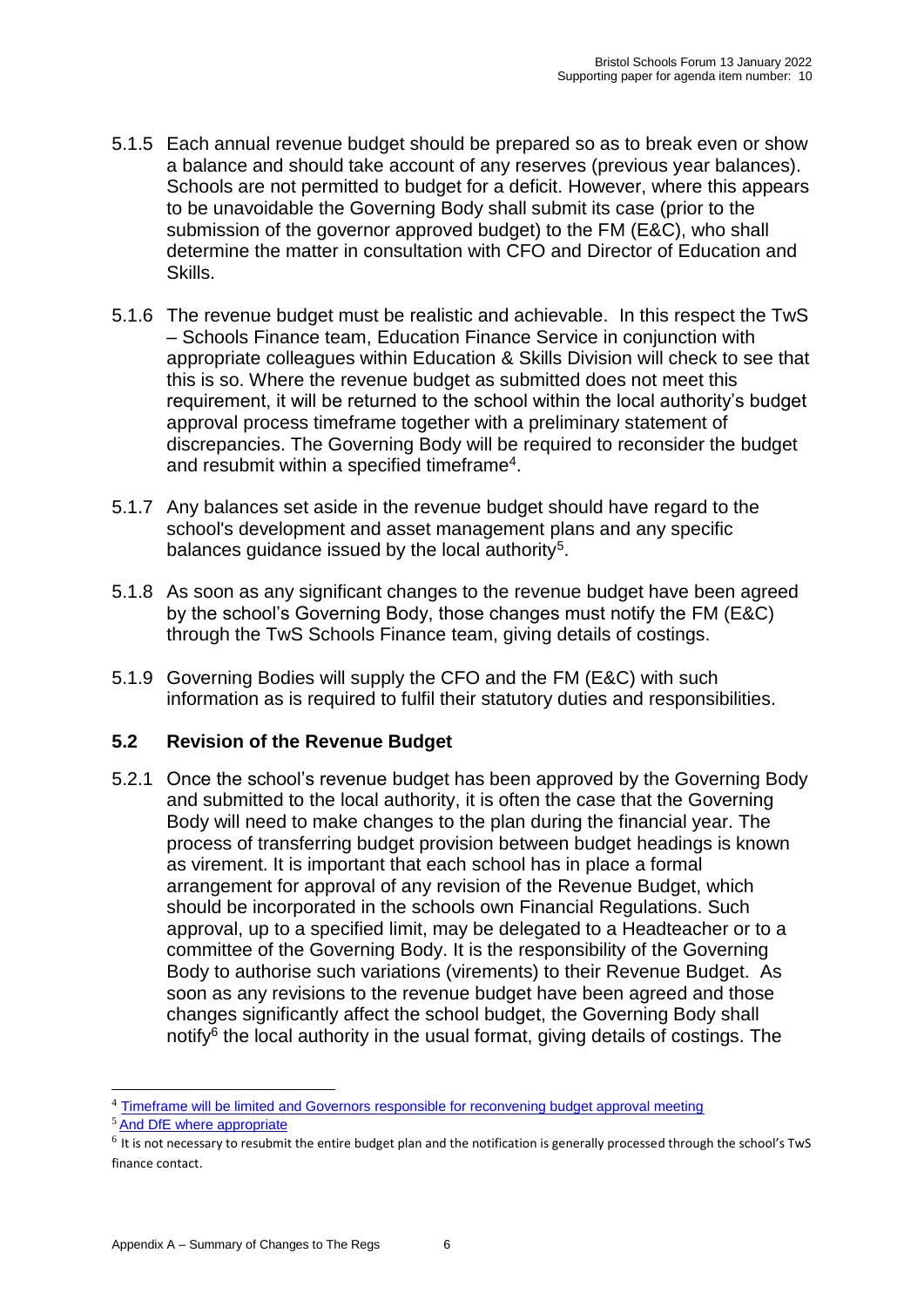school will then amend its accounting system to reflect the latest position. Budget changes in excess of £5,000 or more are considered significant

- 5.2.2 The Governing Body is empowered to vire between the various headings of income and expenditure within the delegated budget<sup>7</sup>. However, transferring Capital Budget to Revenue is not allowed.
- 5.2.3 Where authority to vire has been formally delegated to the Headteacher or to a committee of the Governing Body, details of each virement must be reported to the next full Governing Body for approval. This includes virements both to and from the school's accumulated carry forward<sup>8</sup>.
- 5.2.4. The Governing Body shall ensure that virement is undertaken as necessary to maintain the accuracy of budget monitoring. The school's accounting system will be amended to reflect the latest position. Significant change is taken to mean in excess of £5,000 where the school overall annual budget is less than £1m and £10,000 above £1m.

# **5.3 Revenue Budget Monitoring**

- 5.3.1 Regular monitoring of income and expenditure against the agreed budget is central to effective school financial management. It allows Governors, the Headteacher and staff to maintain financial control by continually reviewing the school's financial position and taking remedial action where necessary. Effective financial management will ensure the school's development/improvement plan objectives are being met and financial resources are effectively deployed against these local, regional and national objectives (raising attainment and narrowing the educational gap).
- 5.3.2 Schools must monitor income and expenditure against their delegated budget. The Headteacher is to monitor the budget on a monthly basis, throughout the year. This function cannot be delegated to finance staff or an external bursar service.
- 5.3.3 Budget monitoring reports should be prepared and presented periodically, at least six times a year<sup>9</sup>, to the full Governing Body for review as contained in section 2.2.1 of the *Scheme for Financing Schools.* Governors may request more frequent reports, and these must also be presented to appropriate committees.
- 5.3.5 Each school's Governing Body may determine the form and contents of financial reports (see *Annexures G and H* for sample monitor), but the following basic information should be considered as the minimum for inclusion:
	- a) The original and any revised budget
	- b) Current actual income and expenditure plus commitments

 $7$  Exceptions being those involving ring-fenced allocations, i.e. Rates.

 $8$  Exceptions are specific ring-fenced allocations

<sup>9</sup>As stated in requirement in DfE SFVS guidance issued April 2019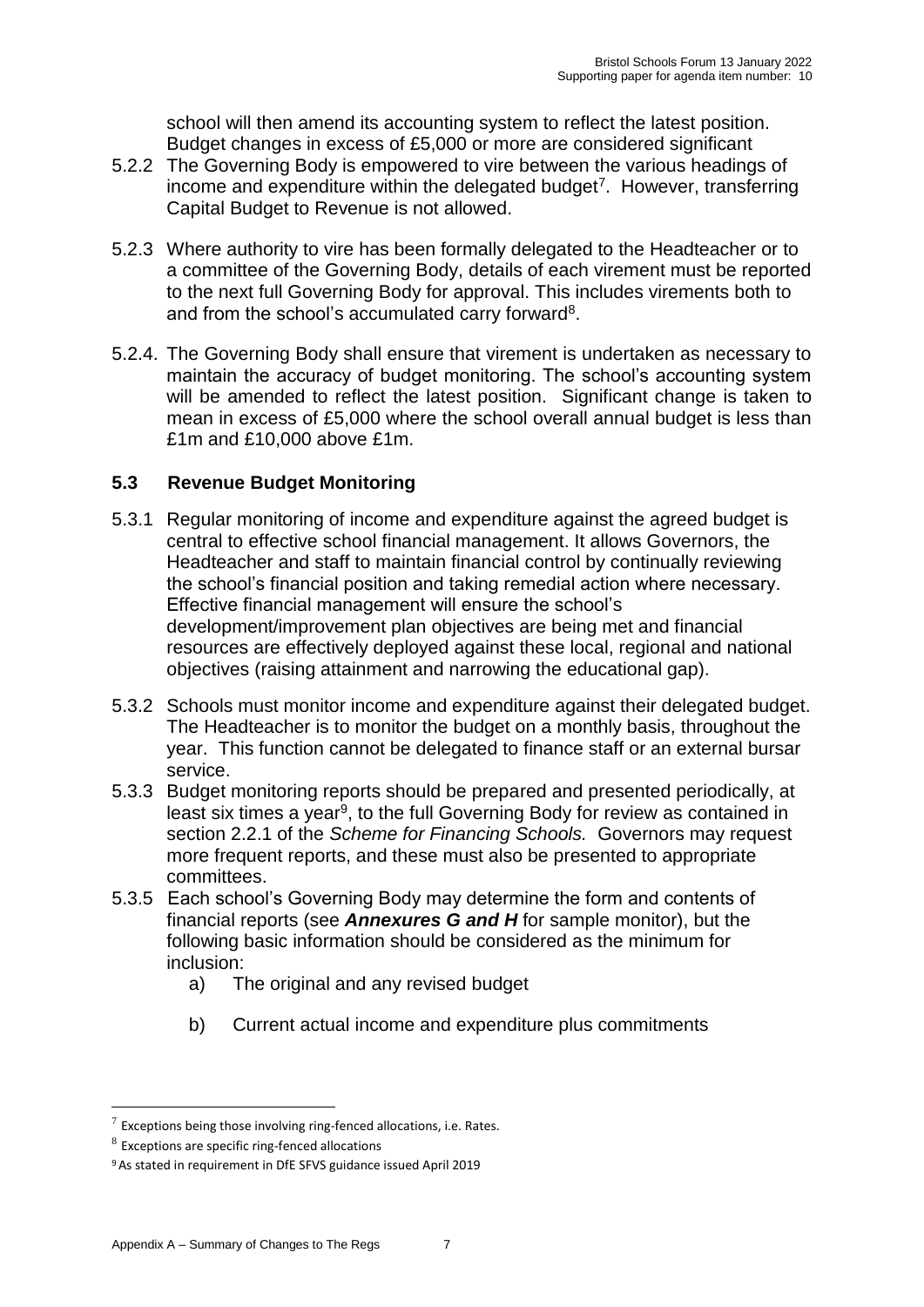- c) An estimate of income and expenditure to the year end
- d) A total projecting year end position for both income and expenditure
- e) A comparison of the latest (a) and (d) figures
- f) Explanations for significant variances
- g) Reports should cover the total revenue budget and capital budget of the school
- h) An estimate of the in-year balance
- i) The balances brought forward from previous years and to be carried forward to next including (h) above
- j) Any explanation as to future use of any balances held or what steps are to be taken to bring any overspends back into balance
- 5.3.6 Where schools hold monies on behalf of others (for example, partnership, and other specifically identified income stream, other than the Dedicated Schools Grant) a separate report is to be provided for these monies using the reporting approach outlined above. This report is to be presented to both the school's governing body and the party or parties for whom the school is holding the monies.
- 5.3.7 Budget monitoring is to be carried out monthly at all levels and should include all devolved budget cost centres. Expenditure on individual initiatives is to be tracked to enable the school to assess cost and effectiveness against the criteria set out in the school's development/improvement plan and conditions associated with any specific funding.
- 5.3.8 It is important when considering actions to tackle any significant variances that these are not just concentrated on overspends. Underspends must also be considered as it is important to deploy all available resources to meet the School Development Plan and other externally set priorities.
- 5.3.9 In accordance with Section 2.2.2 of the Scheme for Financing Schools, schools using RM Accounts managed by TwS team must submit quarterly budget monitor (forecast outturn) in a format and timescale prescribed by the LA (see samples at *Annexures G and H*). The dates for submission will be provided by the TwS Schools Finance Team.
- 5.3.14 In accordance with Sections 2.2.2 and 2.20 of the scheme for financing schools, the LA will issue separate instruction for schools in financial difficulty which it has issued Notice of Concerns or have withdrawn financial delegation.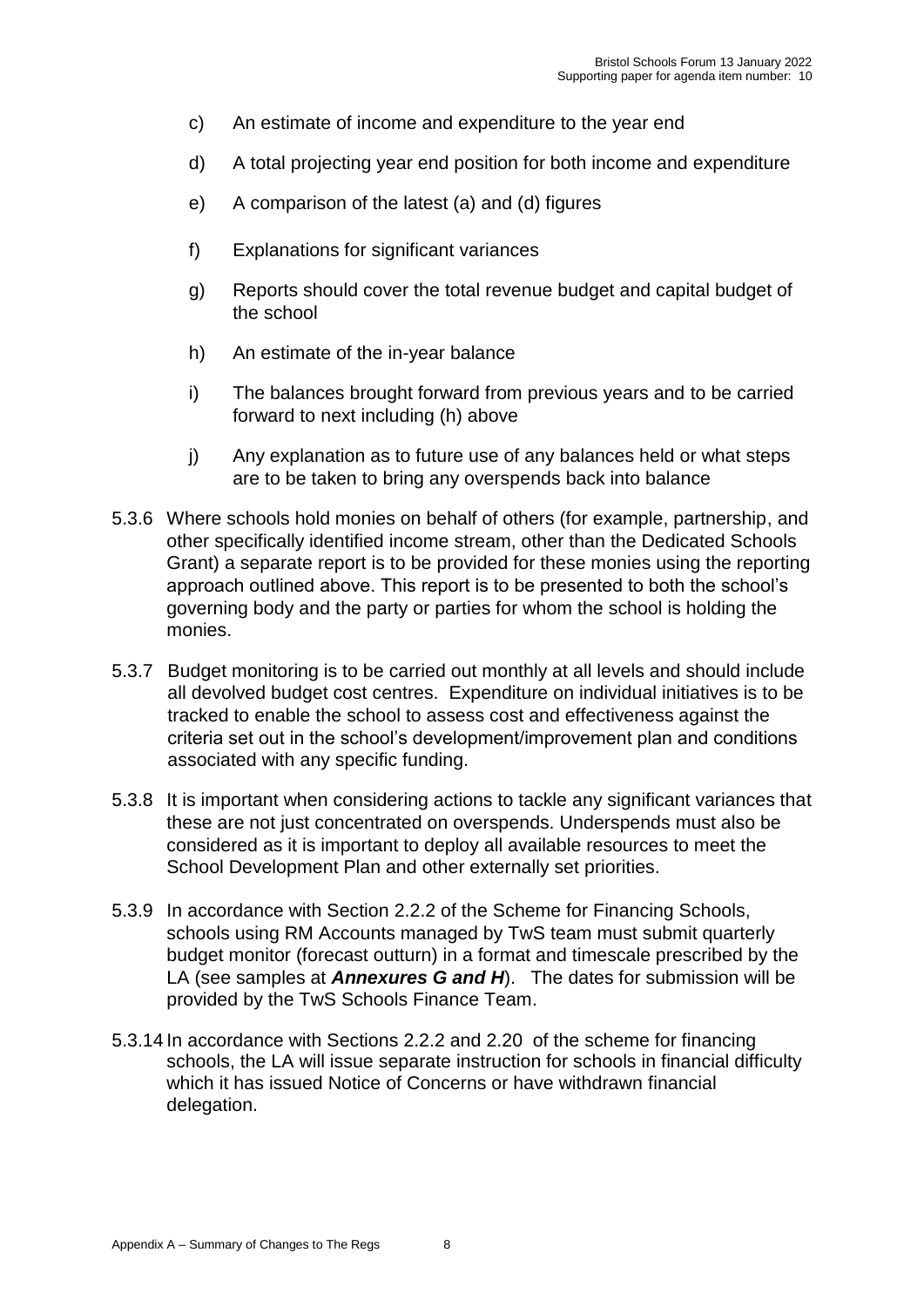#### **6. CAPITAL BUDGET (EXPENDITURE)**

- 6.3 Revenue expenditure is expenditure incurred for the purpose of the organisation's daily activity, services or to maintain fixed assets. For example, employees pay, travel expenses and IT consumables are all deemed to be revenue expenditure.
- 6.4 The common definition of capital expenditure therefore is **"Capital expenditure is expenditure that results in the acquisition or construction of a fixed asset (land, building, vehicle, equipment) or enhancement of an existing fixed asset."**
- 6.5 Determining the acquisition or construction of a new asset is relatively straight forward and as such the greatest difficulty is often associated with identifying expenditure that can be said to enhance an existing asset.
- 6.6 To be an enhancement, the work undertaken must either:
	- a. **Lengthen substantially the useful life of the asset** beyond the current assessment of the useful life of the asset. For example, the assessment would usually assume that a property would always have an effective paint coverage and therefore painting would only ensure that the property remained useful for the period originally anticipated. In contrast, the assessment might assume that the property will continue to have a flat roof in good repair. Its subsequent replacement with a pitched roof will be more effective at protecting the building from degradation by the elements and should result in a more optimistic assessment of the prospective useful life.
	- b. **Increase substantially the market value of the asset** if the asset were valued after the works substantially higher than prior to the works.
	- c. **Increase substantially the extent to which the asset can or will be used for the purpose of or in conjunction with the functions of the School** – for example extending a building to provide a wider service or making a building fit for a purpose that it would not otherwise be fit for.
- 6.7 Some other issues to bear in mind are:
	- a. Expenditure on loans and grants to other parties for capital purposes or expenditure to enhance an asset owned by a third party can also be capital.
	- b. For reasons of materiality and consistency with other capital controls, de minimis levels are applied, below which expenditure is treated as revenue. These de minimis levels are set at £2,000. This level should be applied at scheme/project level rather than on an invoice-by-invoice basis.
	- c. If treated singly, an asset may fall below the capitalisation threshold. Several small value assets of a similar nature may be purchased at once, for example as part of the same project. If so, it is the value of the purchase of all the assets that determines whether expenditure falls above or below this threshold. For example, a new chair costing £300, would be revenue expenditure; whereas a programme of replacing all the chairs in a particular building would be capital expenditure. The question of grouping typically applies to the purchase of information technology, other equipment or office furniture.
	- d. The purchase or creation of a capital asset might require a department to undertake other expenditure necessary to procure and commission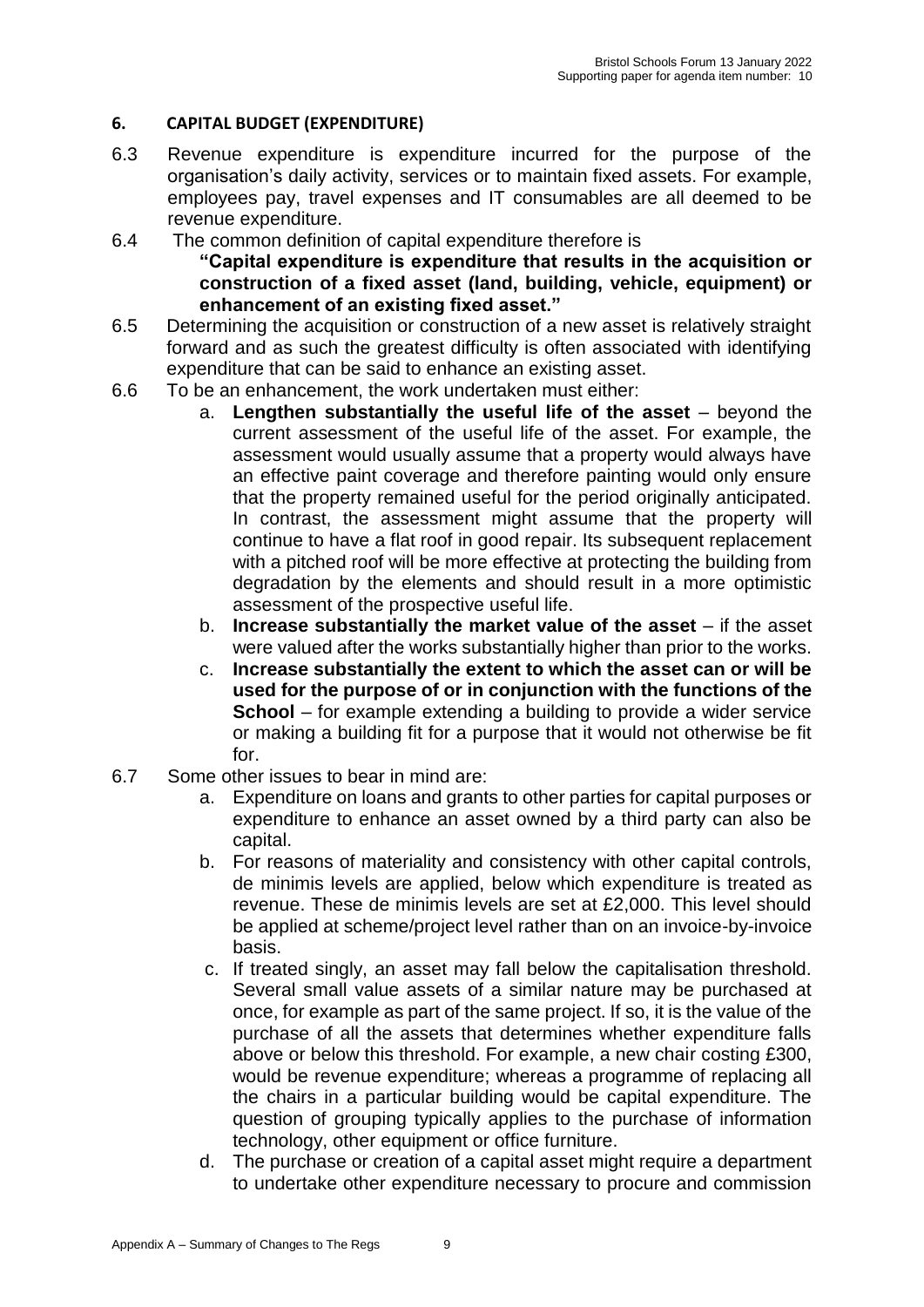the asset. Such internal costs will include employees' salaries and expenses arising directly from the construction and acquisition of the specific fixed asset. These costs, and only those costs attributable to bringing the asset into working condition, should be recorded as capital expenditure.

- e. Costs incurred in the early stages of a project to acquire or create a capital asset should only be recorded as capital if at the time they are incurred there is a clearly defined project, the costs are separately identifiable, and it is reasonably certain that the project will be completed and will result in an asset that will eventually be brought into use.
- f. Capital expenditure includes any architects or surveyors' fees where that are an integral part of, and specific to, the acquisition or the construction of a building. This also applies to consultancy costs in procuring other capital assets.
- g. Expenditure on consultancy to help decide whether a capital acquisition or project should go ahead is revenue expenditure.
- h. ICT Purchase of new computer equipment, associated infrastructure and software may be treated as a capital cost. Software licences may be charged only if it is a permanent licence. The Local Government Act 2003 allows computer software to be capitalised only where the use of the software is granted for a period of at least 1 year. Annual licences or subscription charges are not allowed and must be treated as revenue expenditure.
- i. Maintenance contracts associated with new hardware/software acquisitions can only be capitalised for the first year of the project, where the costs are deemed to be inclusive of the capital scheme. The cost associated with ongoing maintenance or support contracts after the first year should be met from revenue expenditure.
- 6.8 The flow chart at *Annexure F* may be helpful in confirming the nature of expenditure – capital or revenue.
- 6.9 Schools should endeavour to refresh their asset management plan on a regular basis. This should help plan their capital expenditure in coming years. Schools should also consider utilising current and future Devolved Capital Fund to meet planned capital expenditure.
- 6.10 Schools inform the LA of any proposals to finance capital works from their delegated funds. This information is required to ensure that the expenditure is properly identified in the LAs accounts.
- 6.11 If schools are allocated funds by the LA for capital expenditure, the Governing Body shall submit the details required, to allow the LA to monitor the capital programme, containing:
	- a. The latest estimation of costs and phasing of expenditure;
	- b. Explanations of variations in total forecast cost above or below the approved cost and revisions to phasing of expenditure over each financial year;
	- c. Proposals for containing any additional costs within the resources available.
- 6.12 Certain leasing arrangements are defined as capital expenditure. (See section 8).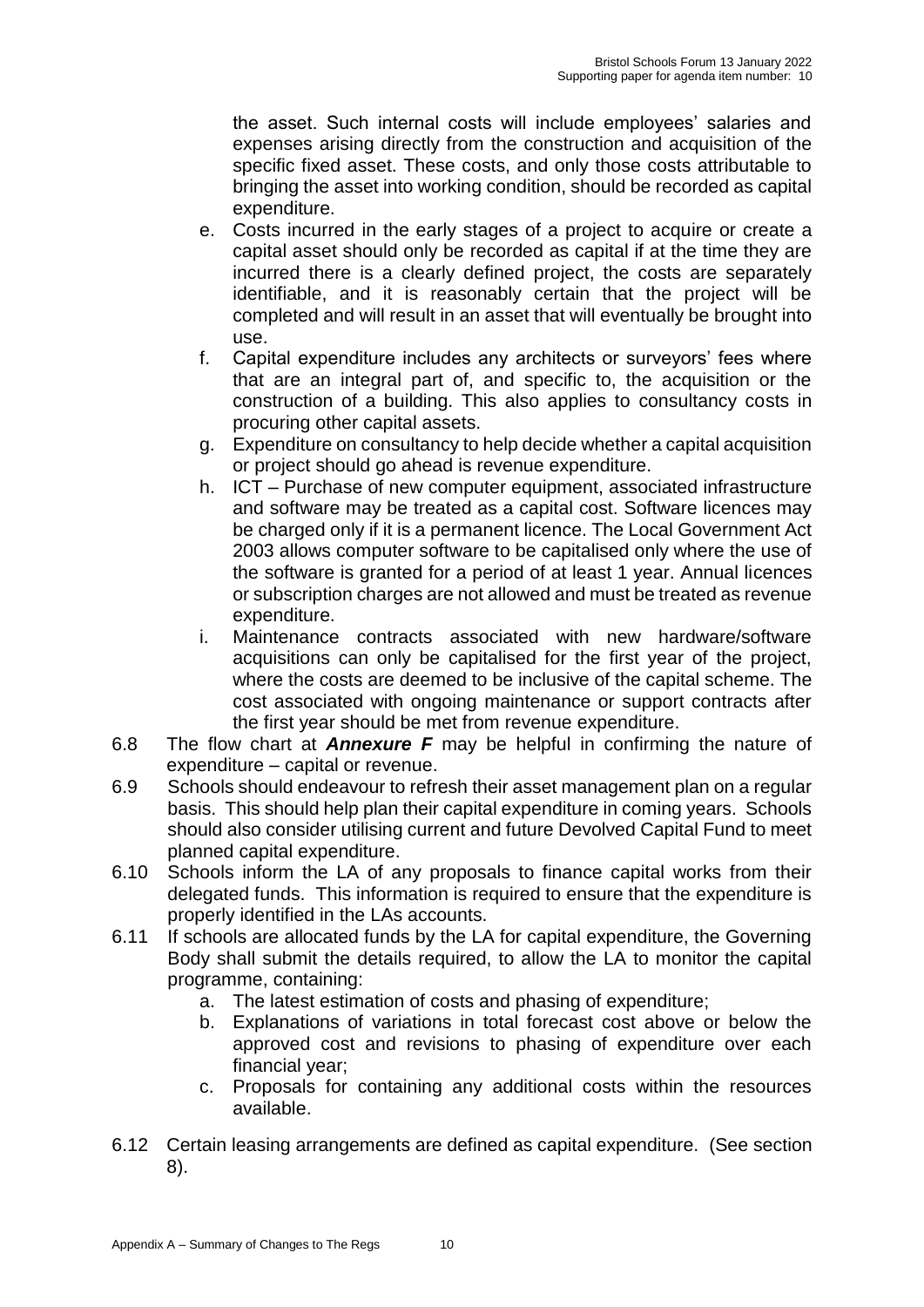#### **7. PURCHASING AND CONTRACTS**

- 7.1.1 Whenever a school decides to make a purchase, it is technically entering into a contract. There is a general requirement to test the market for purchases of more significant value to ensure that the most economical price is paid, that fair competition occurs, to protect public funds and to protect Governors and staff from unfair accusations of malpractice. Schools may purchase from any supplier, but they must ensure that they obtain value for money.
- 7.1.2 When making any decisions, schools should take account, wider social, economic and environmental impacts, in-line with the Council's Social Value policy and One City Climate & Ecological Emergency strategies.
- 7.1.3 When procuring, this means considering the positive and negative social, economic and environmental impacts there could be when deciding what goods, services or works are wanted and which supplier should be chosen to deliver them. Examples of benefits that this approach can bring include:
	- a) More local employment (e.g. asking local suppliers to quote who would use local people to deliver the contract)
	- b) Pupils with greater career aspirations (e.g. for larger contracts, suppliers might be asked to engage in learning about related topics or careers)
	- c) Reductions in carbon emissions (e.g. through choice of products with a smaller carbon footprint, or through reduced travel miles)
	- d) Stronger community groups (e.g. by asking suppliers to donate their expertise to support a local community group as part of delivering larger contracts)
- 7.1.4 This should be done in a proportionate way and in-line with the council's procurement rules.
- 7.1.5 In this section, tender means a formal written offer, in a form common to all tenderers, submitted following the issue of a detailed description or specification of the works, goods or services required. Quotation means a written statement in any form based on a description of the works, good or services required.
- 7.1.6 If works are being arranged on the school's behalf by other sections or departments of the City Council, their execution will be governed by the City Council's Procurement Rules and Financial Regulations.
- 7.1.7 External consultants or advisors employed by the school to administer and supervise the provision of goods, works or services are required as part of their terms of engagement to apply these rules as if they are a permanently appointed employee.
- 7.1.8 The appointment of consultants and advisors is subject to the requirements to obtain quotations or tenders as required by these regulations.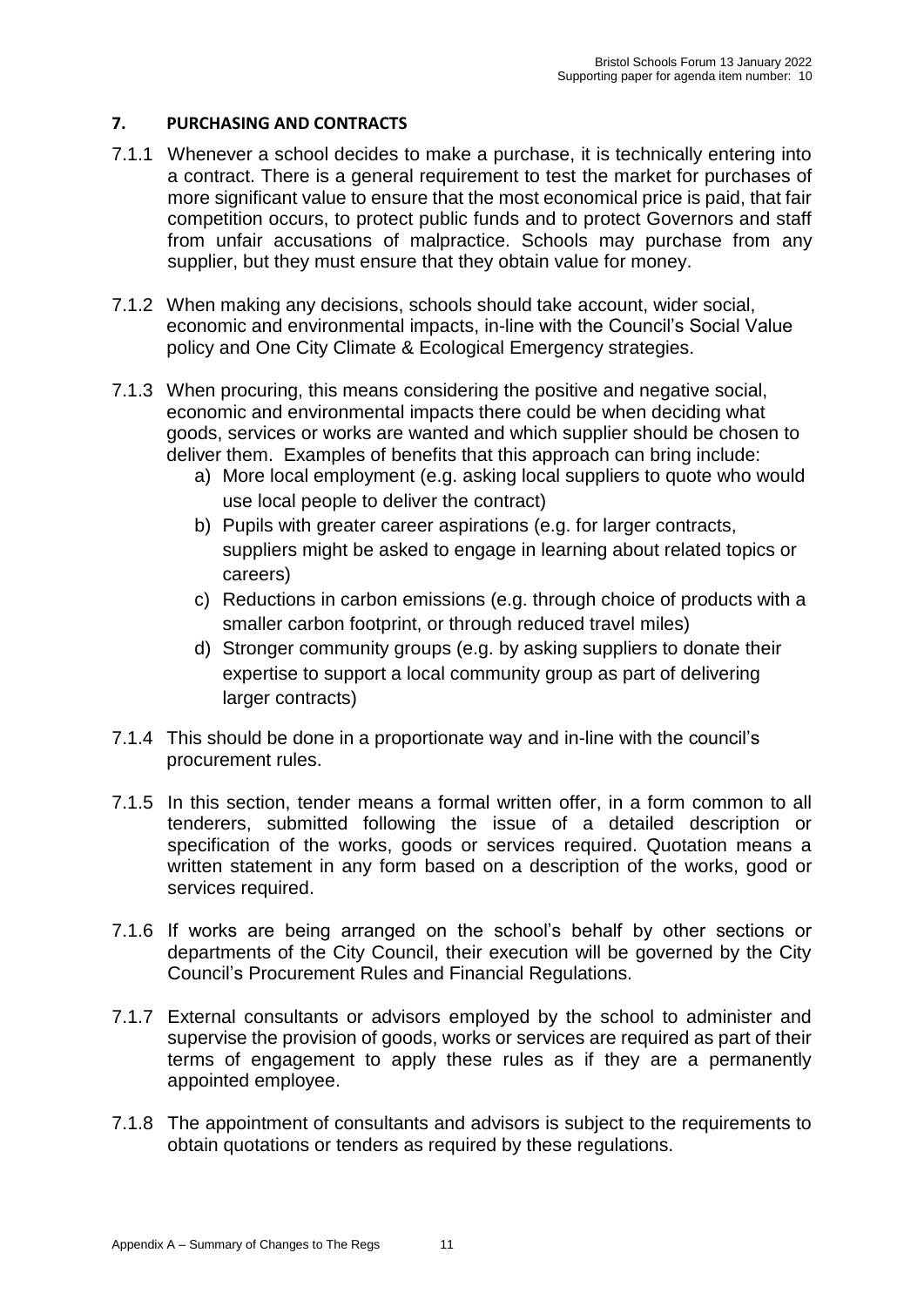7.1.9 These procedures equally apply to a school letting a Concession contract. A Concession Contract refers to any arrangement under which the school grants rights to another organisation (the Concessionaire) that typically allow the Concessionaire to make money. Concession contracts sometimes result in income for the school but do not have to.

## **7.2 Procurement Policy**

## **7.2.1 Values and Thresholds**

- 7.2.2 The procurement procedure that must be followed is determined by the total value of the proposed contract. The City Council Procurement rule<sup>10</sup> is a good guide to all matters relating to buying by all council services including Schools.
- 7.2.3 The value of the proposed contract should be determined as follows:
	- a. The value for a proposed Contract must be a genuine pre-estimate and must be based on the total aggregated value over the life of the Contract, including any provision for extension(s), expenses, installation costs and delivery charges.
	- b. Where there is a requirement for similar Supplies, Services and / or Works, this spend should be aggregated to ensure compliance with public procurement law. There shall be no disaggregation of requirements in order to avoid the thresholds.
	- c. All values should be calculated excluding VAT or any trade-in allowance
	- d. For concession contracts, the financial value should be calculated based on the concessionaire's expected total turnover (excluding VAT) generated over the duration of the contract, in relation to the works and services that are the subject of the concession. It may be difficult to accurately forecast the value of a concession: the value should therefore be the most accurate estimate possible and clearly documented.
- 7.2.4 If there is any doubt about the contract value and this may have a significant impact (e.g., the total contract value may exceed a threshold requiring a more formal competition), advice should be sought from an individual or organisation with significant up-to-date knowledge of public procurement law and processes, for example Trading with Schools.

## **7.2.5 Thresholds**

- 7.2.6 Thresholds set out in this policy or in public procurement law may depend on the type of service being purchased. Categories are as defined in public procurement law, but broadly "Works" refers to construction and "Services and Supplies" cover most other goods and services a school may purchase.
- 7.2.7 The procurement procedure that must be followed depends on the contract value, summarised as follows:

| <b>Total Contract Value</b> | <b>Default minimum</b><br>procurement<br>procedure          | <b>Alternative options</b>                                                                                                                                                                                  |
|-----------------------------|-------------------------------------------------------------|-------------------------------------------------------------------------------------------------------------------------------------------------------------------------------------------------------------|
| £0-£5,000                   | Obtain at least<br>one quotation<br>(preferably<br>written) | Any procurement procedure<br>$\bullet$<br>applicable for higher values<br>Existing contracts or frameworks<br>compliantly procured by another<br>public sector body and open to being<br>used by the school |

<sup>10</sup> [Procurement rules for Bristol City Council](https://www.bristol.gov.uk/documents/20182/34176/Part+4.1%28j%29+Procurement+Rules.pdf/c608806e-adab-8304-0694-2a2bcafcffb4)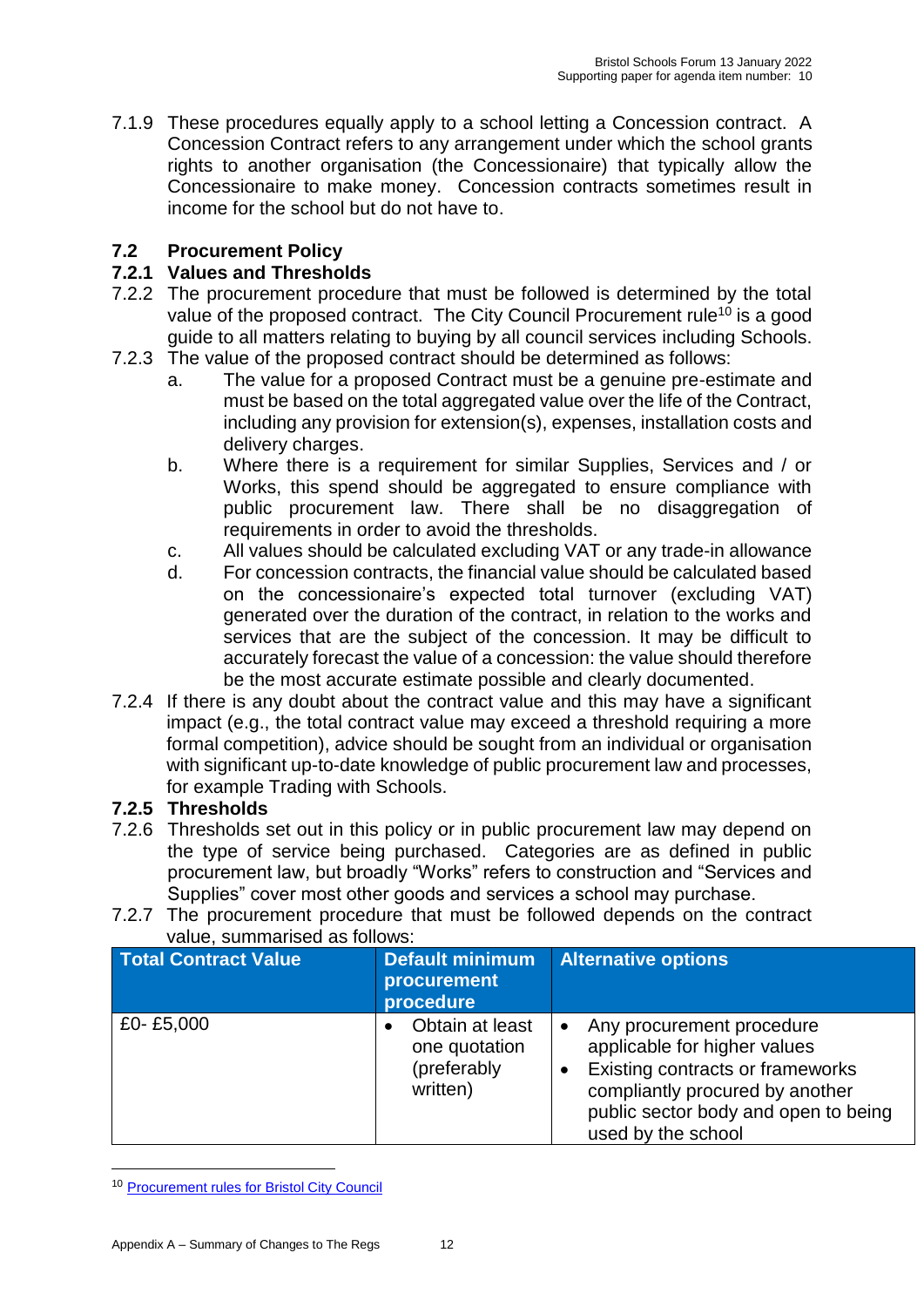| £5,001-£25,000                                                                                                                                                  | Invite at least<br>$\bullet$<br>three<br>competitive<br>written<br>quotations | Any procurement procedure<br>$\bullet$<br>applicable for higher values<br>Existing contracts or frameworks<br>$\bullet$<br>compliantly procured by another<br>public sector body and open to being<br>used by the school |
|-----------------------------------------------------------------------------------------------------------------------------------------------------------------|-------------------------------------------------------------------------------|--------------------------------------------------------------------------------------------------------------------------------------------------------------------------------------------------------------------------|
| Over £25k up to £250k<br>(Works only) or up to relevant<br>public procurement threshold<br>(Services, Supplies,<br><b>Concessions or Light Touch</b><br>Regime) | Formal<br>$\bullet$<br><b>Request for</b><br>tender                           | Any procurement procedure<br>$\bullet$<br>applicable for higher values<br>Existing contracts or frameworks<br>compliantly procured by another<br>public sector body and open to being<br>used by the school              |
| Over £250k (Works) or over<br>relevant public procurement<br>threshold (Services, Supplies,<br><b>Concessions or Light Touch</b><br>Regime)                     | Procedure as<br>$\bullet$<br>set out in public<br>procurement<br>law          | Any procurement procedure<br>$\bullet$<br>applicable for higher values<br>Existing contracts or frameworks<br>$\bullet$<br>compliantly procured by another<br>public sector body and open to being<br>used by the school |

## **7.2.8 At least one Quotation (Up to £5k)**

- Obtain at least one Quotation (written wherever possible), with a preference for local smaller suppliers where possible.
- Headteachers have a responsibility to ensure that arrangements are in place so that the school protects its interests and obtains value for money.

#### **7.2.9 Invite three competitive Quotations (£5k-£25k)**

- Governing Bodies must seek at least three competitive written Quotations, inviting local smaller suppliers to quote wherever possible.
- Every invitation to quote must state that the Governing Body is not obliged to accept the lowest price.
- If the Governing Body does not accept the lowest price or determines to disqualify an applicant for reason of previous performance, the details and reasons must be recorded and approved in the minutes of the Governing Body.

#### **7.2.10 Formal Request for tender (£25k - £250k or public procurement threshold)**

- A formal Invitation To Tender (ITT) document must be issued by advertisement/list to at least three suppliers. The ITT must set out the specification, submission format, deadlines and the criteria and method by which tender submissions will be scored and a winner determined. The scoring and moderation process must be undertaken in a fair and auditable way in order to demonstrate that all bidders have been treated equally.
- Every invitation to quote must state that the Governing Body is not obliged to accept the lowest price.
- Procurement procedures must be run by an individual or organisation with significant up-to-date knowledge of public procurement law and processes, for example Trading with Schools.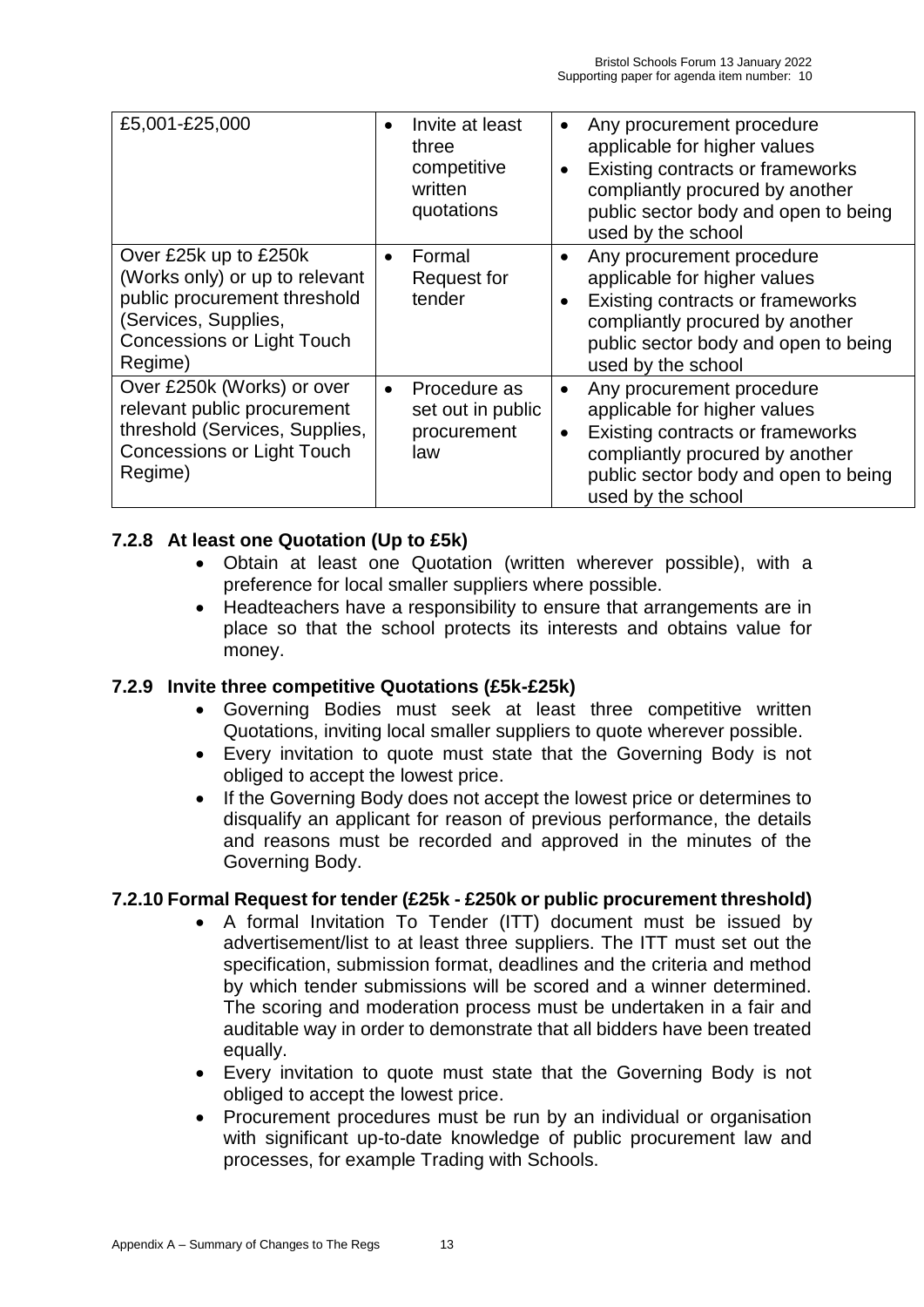### **7.2.11 Procedure as set out in public procurement law (above public procurement threshold)**

- Procedures must be run in-line with relevant public procurement law.
- Running a procurement process of this value incorrectly can open public bodies to legal challenge. Therefore, Procurement procedures must be run by an individual or organisation with significant up-to-date knowledge of public procurement law and processes, for example Trading with Schools.

#### **7.2.12 Contracts or frameworks compliantly procured by another public sector body**

- Some public bodies such as the Council (e.g., Trading with Schools) or central government (e.g., Crown Commercial Service) run competitive processes to put compliant contracts or frameworks in place that they make available for other public bodies such as schools to use. If used correctly, this can reduce the time, effort and legal risks involved in a school running their own compliant procurement process, particularly at higher values.
- Schools interested in this route must satisfy themselves that a competition was run originally that was compliant with public procurement law, that the school is eligible to use the framework or contract, and that it represents value for money.

### **7.3 Transparency and Advertising**

- 7.3.1 Purchases made in the name of the Council are subject to the [Local](https://assets.publishing.service.gov.uk/government/uploads/system/uploads/attachment_data/file/408386/150227_PUBLICATION_Final_LGTC_2015.pdf)  [Government transparency code](https://assets.publishing.service.gov.uk/government/uploads/system/uploads/attachment_data/file/408386/150227_PUBLICATION_Final_LGTC_2015.pdf) which means that schools must publish basic details of contracts worth over £5k.
- 7.3.2 The details of contracts worth over £25k must also be published on Contracts Finder
- 7.3.3 Above the public procurement law thresholds, it is critical that opportunities are advertised and opened to competition in line with the procedures set out in law

#### **7.4 Waiver**

- 7.4.1 The Governing Body can waive the above requirements for competition in one of the following exceptional circumstances
	- a. The contract is urgently required, and delay would cause loss, injury or damage
	- b. The contract is of such a special nature that no advantage would be gained by inviting competitive tenders or
	- c. There is no effective competition because payment is fixed under statutory authority or the item is a patented or proprietary article or is available from only one source.
- 7.4.2 The Governing Body must record in its minutes prior approval to waive the normal policy
- 7.4.3 For contracts above the thresholds set out in public procurement law, legal advice must be sought by the Governing Body before making this decision.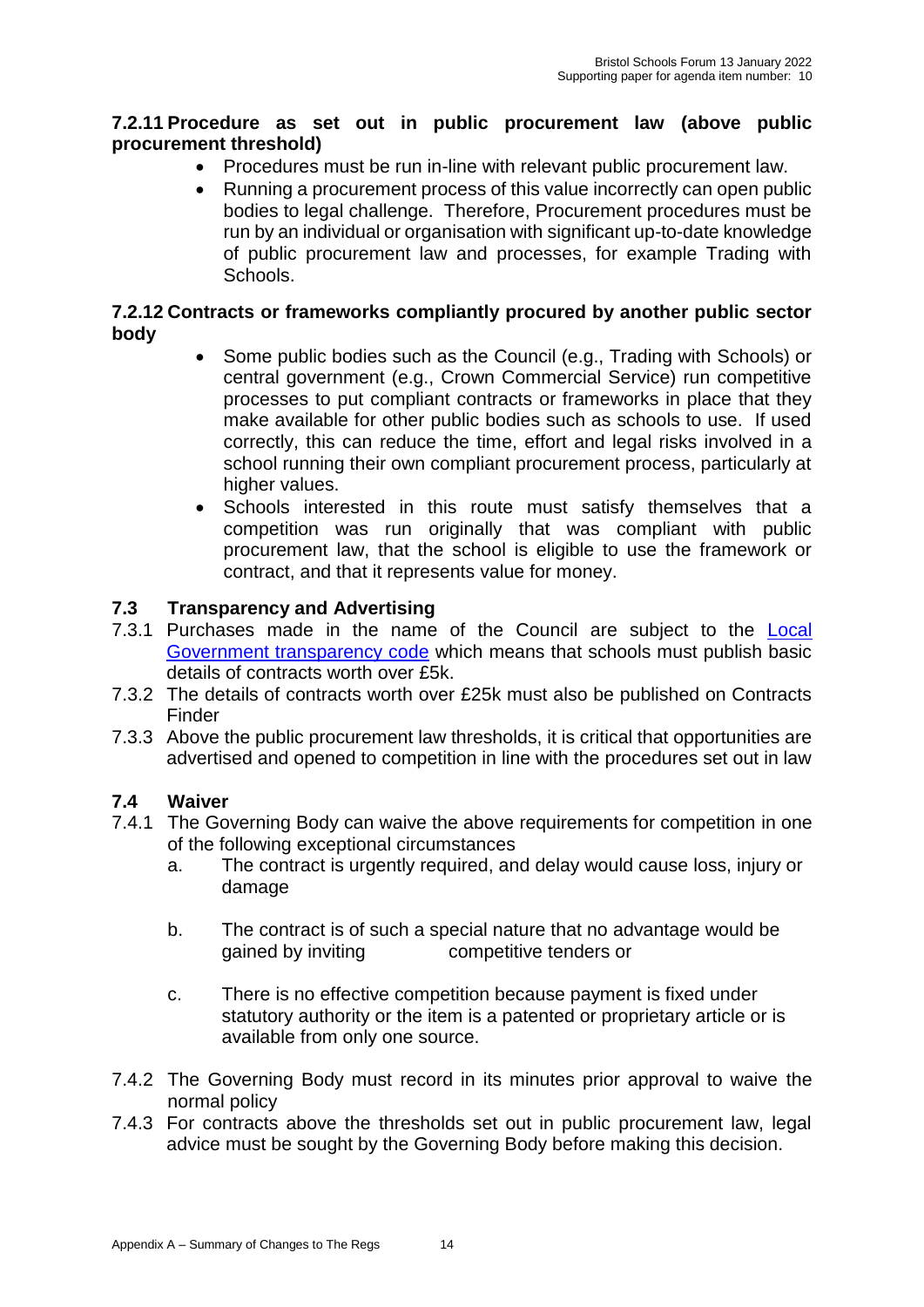# **7.5 Documentation**

- 7.5.1 Guidance on the terms and conditions to use should be sought from the BCC Legal Department or from TWS Procurement and Contracts. Except where contracts are the responsibility of the Governing Body of Voluntary Aided Schools, Governing Bodies entering into contracts must do so on behalf of, and in the name of the City Council.
- 7.5.2 Contract should be signed in line with the authorisation levels operated by the school.

### **7.6 Orders for Work, Goods and Services**

- 7.6.1 Official orders must be issued to suppliers, which must identify that the order has been issued by 'Bristol City Council', except where:
	- a. Formal agreements have been executed.
	- b. A statutory duty exists e.g., water and sewerage rates.
	- c. Purchases have been made from imprest accounts.
	- d. Written Variation Orders relating to a formal contract have been issued.

For the purposes of commitment accounting, schools may find it convenient to prepare an order in all cases but retain the supplier's copy with internal copies on file where despatch of the order would be inappropriate.

- 7.6.2 Headteachers will be responsible for ensuring that the issue of orders is properly controlled, and each order is properly authorised. Under no circumstances should the usernames and passwords associated with access to the finance systems be used by any member of staff other than the employee the username and password were first assigned to.
- 7.6.3 When deciding who is to authorise orders schools should take the following into account:
	- a. The status of the employee within the school's management structure and the school's internal financial procedures.
	- b. The principle of separation of duties requires that an employee authorised to enter orders onto the system must not be able to authorise said order. Ideally where possible the schools should also have segregation of duties between the authorisation of orders and also certification of invoices for payment. However, in some schools, the number of employees of sufficient status is limited which means that a strict separation based on authorisation is not possible. In this event, it is permissible for an individual to be given dual authority on the understanding that, in normal circumstances, the individual will be responsible for only one of the functions and will not authorise an invoice for payment arising from an order they have authorised except in extreme emergency.
	- c. Under no circumstances should an employee be able to both enter and authorise any purchase invoices.
	- d. Employees must only use the user identification and password they have been set up with on the finance system. Sharing user id's and passwords is a disciplinary offence.
	- e. When authorising an order, employees must ensure that the purchase relates to the school and that there is provision for the expenditure in the budget.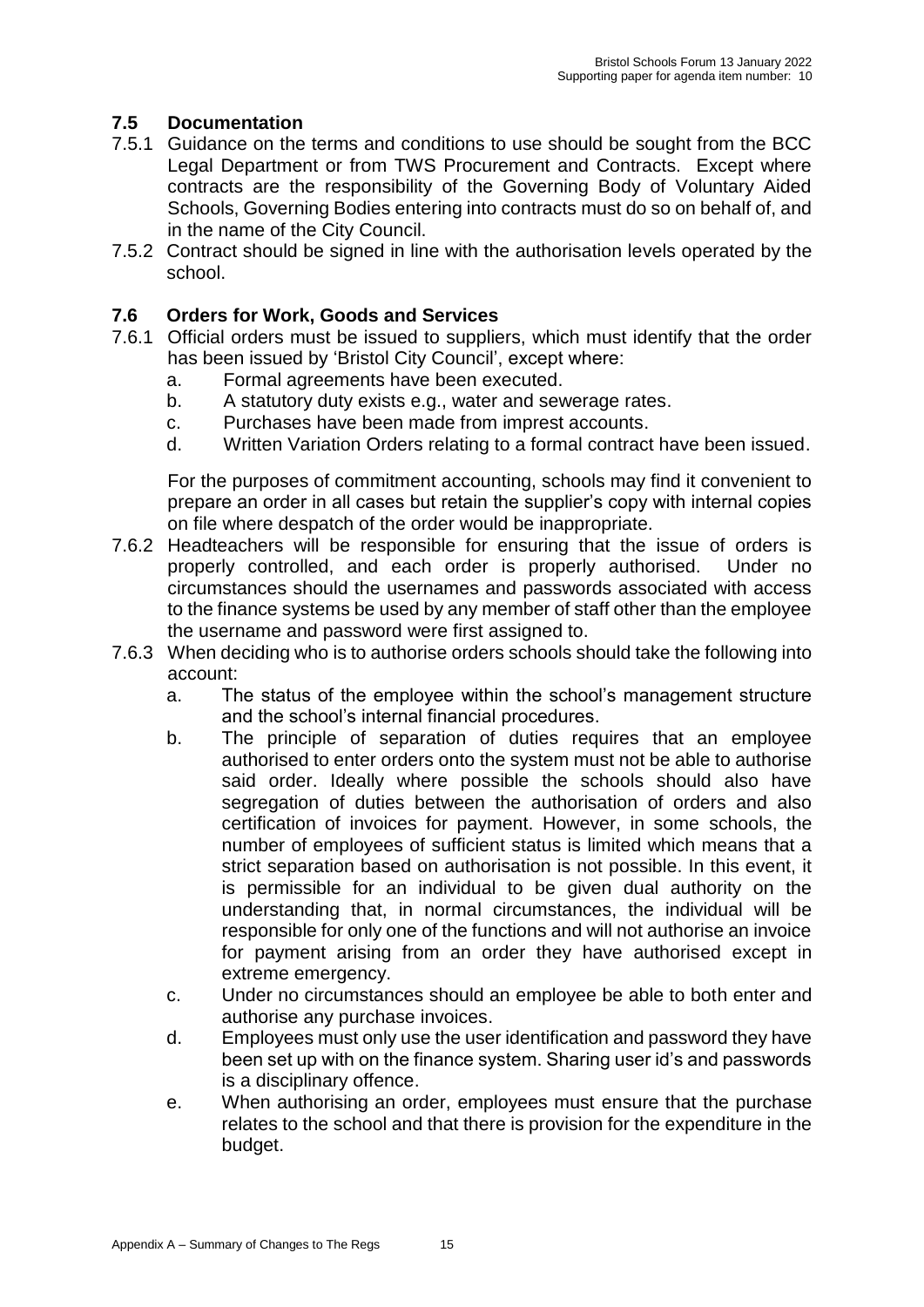7.6.4 In emergency, a verbal order may be approved by an employee who can authorise an order. However, this practice should be kept to a minimum and an order should be placed on the system, authorised and despatched either the same or next working day. Where suppliers require payment with an order, schools can draw a cheque in advance and collect the invoice when goods are supplied.

### **7.7 Land, Buildings and Leases/Tenancies/Licences**

- 7.7.1 Schools are not empowered to enter into any contract for the sale of any land or interest in land, or for the granting or taking of any lease, tenancy or license on respect of land or building which is owned by the LA.
- 7.7.2 Schools may purchase additional land and erect buildings, grant leases, tenancies or licenses in respect of that land or buildings and sell that land. Schools are requested to consult the LA if they are proposing to take such action.
- 7.7.3 If a school proposes to lease land the Finance and Legal Services of the Council's Resources Directorate must be consulted. Leases of land for periods of ten years or more are not permitted because the ongoing liability will affect the capital funds available to the LA.

#### **8. LEASING ARRANGEMENTS**

- 8.1 Leasing is a convenient means of acquiring the use of assets and spreading the cost over their life in return for a charge which includes the cost of the finance. There are two types of lease, finance leases and operating leases. It is important to understand the implications of entering into leases so you may wish to consult with TwS or BCC Corporate Finance before you enter into any leasing arrangement.
- 8.2 Finance leases are deemed to be "credit arrangements" and as such fall within the scope of controls over credit, whereas operating leases are exempted from being credit arrangements.
- 8.3 Schools may only enter into OPERATING leases. Under the School Standards and Framework Act 1998, Schedule 10 Part 3, schools are only permitted to borrow with the written permission of the Secretary of State. Finance leases are borrowing. It is therefore illegal for schools to enter a Finance Lease without written permission of the Secretary of State. Whilst it is possible to apply to the DfE for such permission, advice is that such permission is very unlikely to be given. Schools therefore need to take extra care in selecting a lease.
- 8.4 It is the responsibility of the Headteacher, to ensure that all new leases are sent to the correct TwS/Finance contact to be evaluated. You must not enter a lease until you have confirmation that the lease is an operating lease and not a finance lease. In addition, you must complete the annual year-end lease return requested by Finance. Leases can sometimes be hidden within other contracts. If you enter into a contract that involves the use of an asset you must inform and consult TwS/BCC Finance. Further information regarding how to distinguish the difference between a finance and an operating lease are contained in *Annexure J*. Advice on the determination of leases as either 'finance' or 'operating' may be obtained from TwS/LA corporate finance team.
- 8.5 Schools should note that instalments of leases MUST NOT be paid from Devolved Formula Capital grant under the terms of the grant.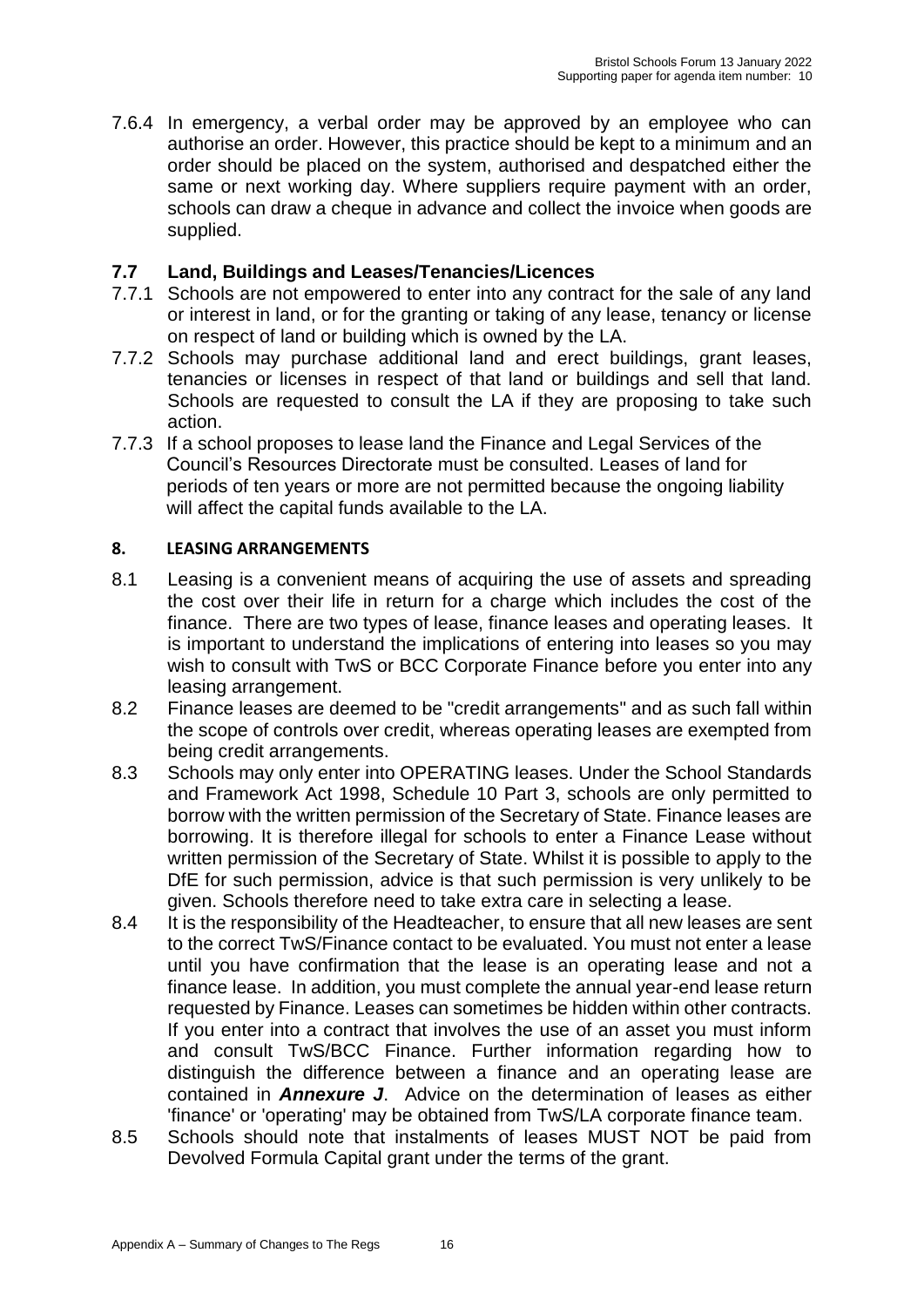- 8.6 Schools should also be aware that the LA corporately has significant buying power and that this is reflected in the arrangements that it can make with finance houses. It is likely that the costs incurred on a corporately negotiated leasing contract will be significantly less than any terms on offer to an individual school. Therefore, before entering into leasing agreements schools are strongly advised to seek the advice of the LA/TwS Procurement Team to ensure that the terms of the lease are reasonable and that the equipment (e.g. photocopier) cannot be leased more cheaply through the central arrangements.
- 8.7 Although schools may enter into operating leases for equipment, they need to take into account the recurring commitments in future years. It is suggested that the approval of the Governing Body should be obtained before any operating lease is entered into and that the aggregate commitment of all operating leases is reported to the Governing Body when approval is being sought to any new operating lease.

#### **9. EMPLOYMENT STATUS**

- 9.1 Please note that from 6th April 2017, the revised Intermediaries Legislation (known as **IR35**) requires Bristol City Council to check the employment tax status of individuals who receive payment via their Personal Service Company. This includes scenarios where the Personal Service Company receives their payment via an agency. The changes are detailed in a [technical note](https://www.gov.uk/government/publications/off-payroll-working-in-the-public-sector-reform-of-the-intermediaries-legislation-technical-note/off-payroll-working-in-the-public-sector-reform-of-the-intermediaries-legislation-technical-note) published by HMRC.
- 9.2 It is the responsibility of schools to determine the employment status of all individuals working for them, i.e. whether for tax purposes they must be treated as employees. It is important to get the employment status correct because it affects the way Payroll Tax and Employers' National Insurance contributions are calculated and whether or not the school has to operate PAYE on the earnings (pay through Payroll).
- 9.3 Employment status is not a matter of choice. Even if the individual claims to be self-employed, and provides a self-employed reference, HM Revenue & Customs (HMRC) may treat / consider them otherwise as each potential employment requires separate consideration and evaluation. If for tax purposes an individual is deemed by HMRC to be an employee, employers' National Insurance and Payroll Taxes become due and failure to correctly pass these to HMRC leaves the school liable to penalty at up to 70% of the amount unpaid.
- 9.3 To ensure that schools correctly evaluate the employment status of an individual, they should follow the following procedure each time a payment is to be made to that individual for a new service:
	- d. Use the HMRCs check employment status for tax service at [http://www.hmrc.gov.uk/calcs/esi.htm.](http://www.hmrc.gov.uk/calcs/esi.htm) This is an online interactive tool that asks a series of questions about the working relationship between the school, as potential employer, and the individual. Copies must be kept of the full output, not just the summary, to evidence the details entered to produce the result; or
	- e. Contact the [HMRC Status Customer Service Team](http://search2.hmrc.gov.uk/kbroker/hmrc/contactus/search.ladv?sr=0&as=1&cs=ISO-8859-1&sc=hmrc&sf=&sm=0&nh=50&ha=34&tx0=941063&fl0=__dsid:&tx1=2037&raction=view) by phone at 0300 052 7450 or 0300 123 2326.
- 9.4 Please note the following guidance carefully: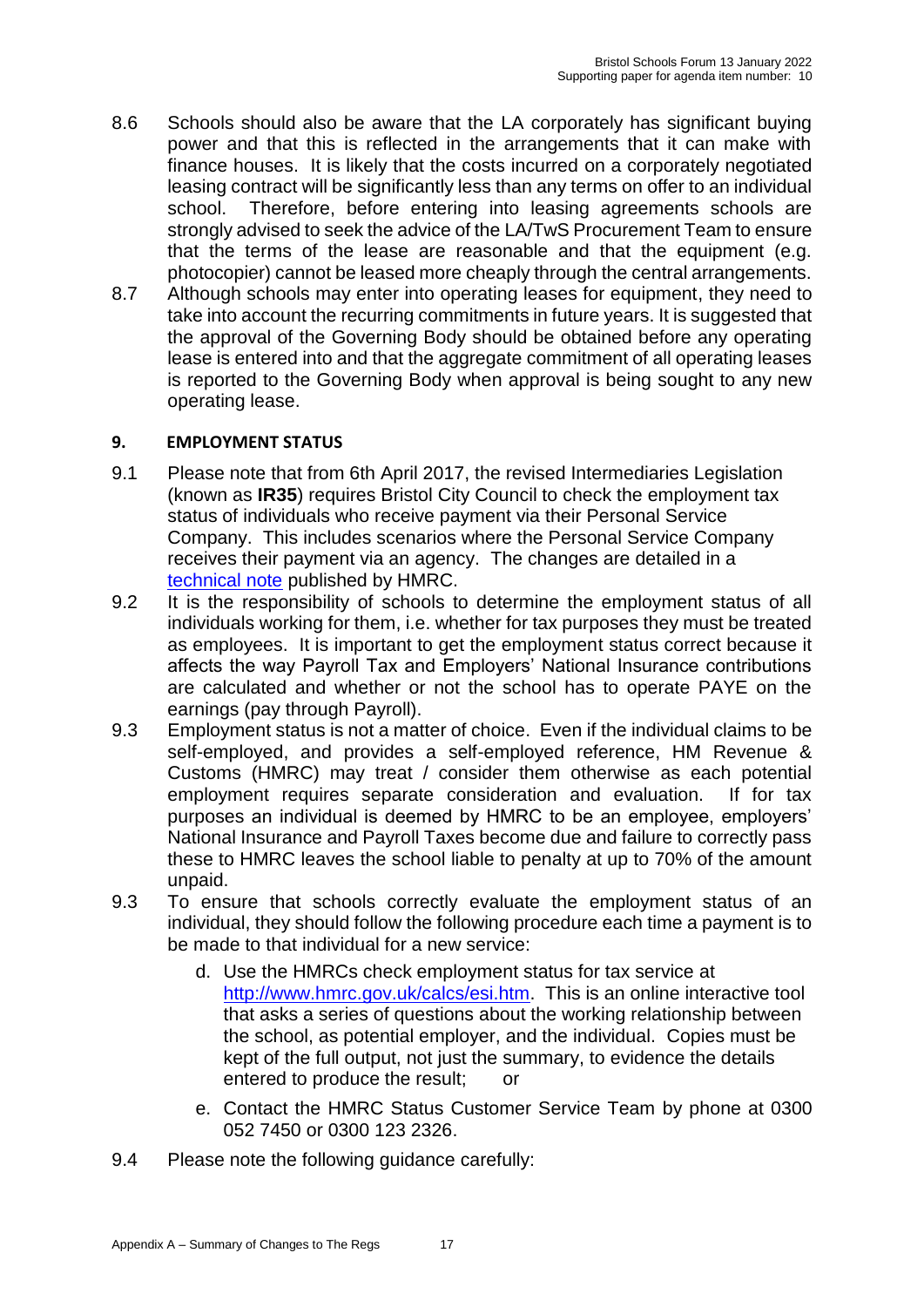- If any teaching is taking place of school pupils during the normal school day (including lunchtimes) payments must always be made through payroll;
- Employment status can still be an issue for those individuals who might fall under the Construction Industry Scheme Taxes (Section 18.3). To avoid this complication schools should never provide tools and equipment;
- Any person engaged who can be genuinely treated as self-employed must go through a risk assessment process to determine at what level they must hold their own public liability insurance as self-employed individuals are not covered by Bristol City Council insurance arrangements;
- Under **NO** circumstances should any payment be made to any individual through Petty Cash or Request for Payment (Accounts Payable);
- VAT registration is not indicative that an individual is not an employee:
- 9.5 An individual is likely (but not always) to be employed by the school if most of the following apply. However, it is always recommended in the first instance checking the [HMRCs check employment](http://www.hmrc.gov.uk/calcs/esi.htm) status for tax service:
	- The school instructs the individual, as well as how, where and when to do it;
	- The individual has to do their work themselves:
	- The school can move the individual from task to task;
	- The individual is contracted to work a set number of hours;
	- The individual receives a regular wage or salary, even if no work is available;
	- The individual is paid overtime pay or bonus payments;
	- The individual manages any school employees.
- 9.6 If any of the following apply, the individual is likely (but not always) to be self employed. However, it is always recommended in the first instance checking the [HMRCs check employment status for tax service:](http://www.hmrc.gov.uk/calcs/esi.htm)
	- The individual can hire someone else to do the work that they have been contracted to do or take on helpers at their own expense;
	- The individual can decide where to provide their services, as well as when and how to do the work that they have been contracted to do;
	- The individual is paid a fixed price, independent of how long the job takes;
	- Even if none of these apply the individual is still likely to be self-employed if most of the following apply if:
	- The individual uses their own money to buy business assets, pay for running costs etc;
	- The individual is responsible for putting right any unsatisfactory work, at their own expense;
	- The individual provides the tools and equipment needed to do their work.
- 12.17 Schools managing their own cash (through imprest, payroll or full bank accounts) must complete monthly bank reconciliation. This should be retained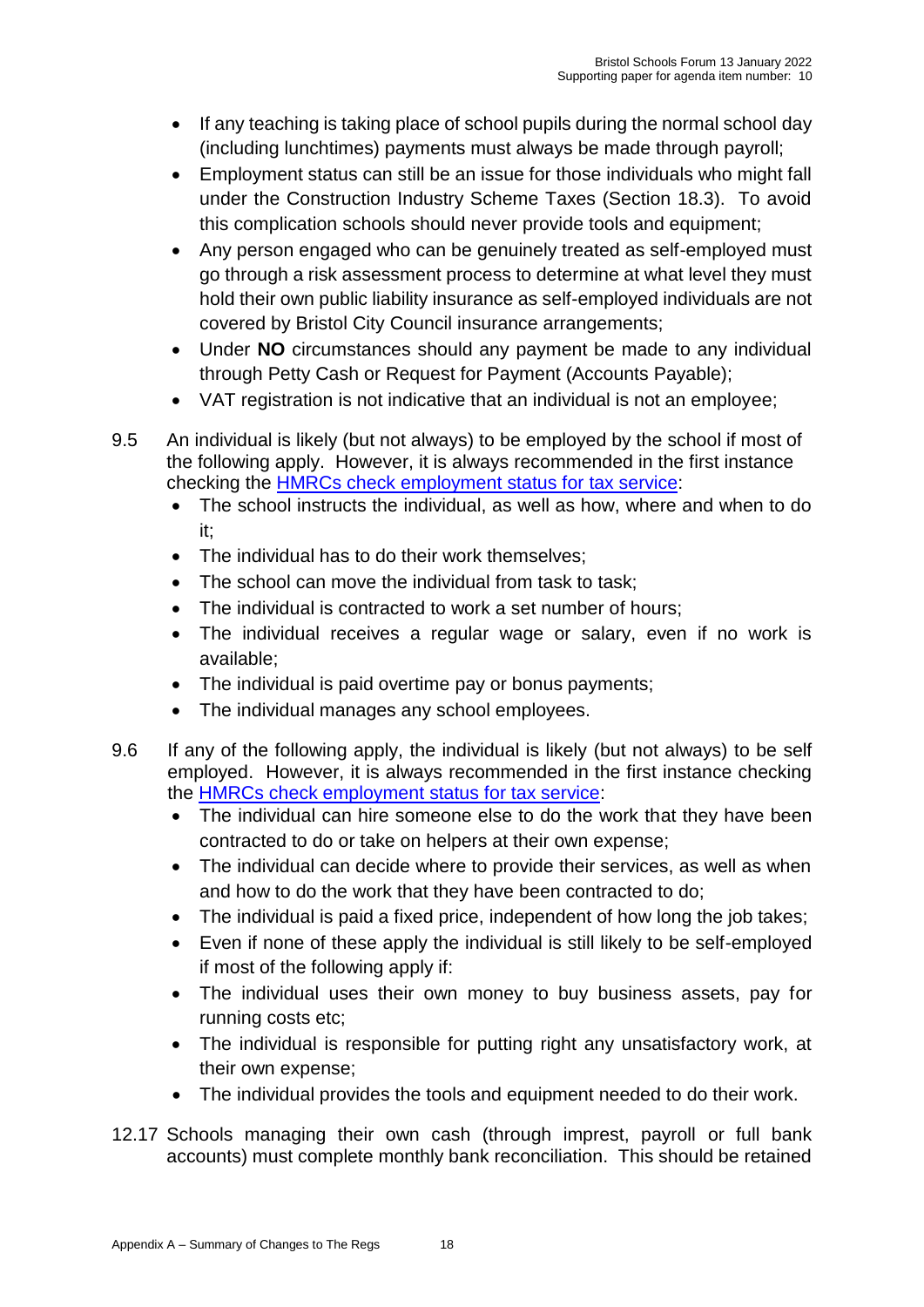and kept at the school and be made available (upon request) to the LA Chief Finance Officer (or their representative).

- 13.5.2 Some of the items for sale may attract VAT, therefore schools are advised to contact BCC VAT team when they are planning to sell any surplus asset(s).
- 18.2.2 Schools are responsible for providing information to enable the LA to maintain proper VAT records and to ensure that returns are made to HMRC in accordance with the prescribed regulations. Further details about VAT are available in operational guidance issued by the LA and available through The Source as "VAT Guidance" (see extract from 18.2.4 below). HMRC have powers to impose penalties at up to 70% of VAT errors and interest where bodies do not properly account for VAT.
- 18.2.3 Schools who decide to make their own accounting arrangements cannot be separately registered for VAT. This means that:
	- a. Information must be passed to the LA per the LA's accounting period end dates;
	- b. Information must be submitted within two weeks of the period end date;
	- c. Documentation must be in the format set by Bristol City Council's VAT Officer and all associated documents retained by the school for at least six years plus current year;
	- d. VAT claims must be supported by copies of specified documents relevant to the period;
	- e. The school's accounting system and probably feeder systems, e.g. creditors payments, debtors and payroll, may require approval by HMRC.

## **18.2.4 Input Tax (VAT on expenditure)**

- 18.2.5 This relates to payments made. With the exception of off-street parking charges and reimbursement of telephone call costs, VAT can only be reclaimed, if the following conditions are satisfied:
	- a. A full tax invoice is held, addressed to the school, which includes the date (tax point), the supplier's VAT registration number, the charge excluding VAT, the rate of VAT charged, the amount of VAT charged and the total; or
	- b. A lesser detailed tax invoice is held for charges up to £250, addressed to the School, which includes the date (tax point), the supplier's VAT registration number, the rate of VAT charged and the total; or
	- c. Where a petty cash purchase is for under £25, a receipt is held showing clearly the supplier's VAT Registration Number, the gross charge (i.e. including VAT), date and a sufficient description of the goods/services supplied to demonstrate that they are VATable; or
	- d. If payment can only be made in advance of a tax invoice being received, a tax receipt is obtained from the supplier with a tax point in the same tax period as the payment is made, otherwise the input tax must be carried forward to the tax period shown on that receipt; or
	- e. Fuel Receipts see Payroll, section 11.6.6;
	- f. The VAT is identified correctly in the payments system;
	- g. The processing of VAT invoices is not unduly delayed.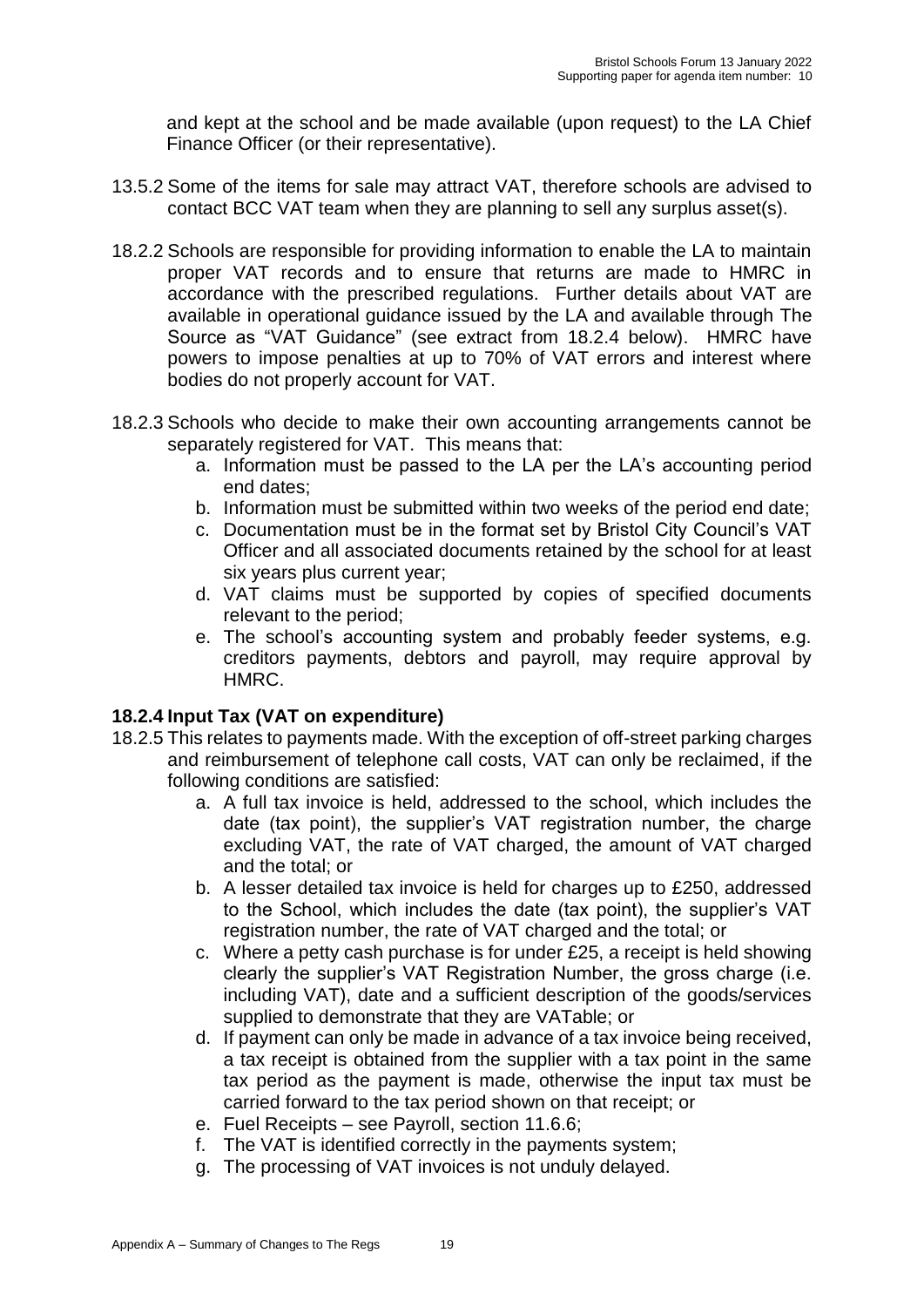# **18.2.6 Output Tax (VAT on income)**

- 18.2.7 This relates to income received. Schools must ensure that:
	- a. Invoices issued are valid tax invoices in accordance with HMRCs regulations (See section 13.1.2);
	- b. Invoices are raised promptly, preferably in advance of the goods and services being delivered. Where this is not possible, they should be raised as soon as possible after the goods or services were provided and no later than 30 days afterwards;
	- c. Where schools provide VATable goods and services, an invoice clearly showing the value of such supply and the ensuing VAT should be raised. When such invoice(s) is/are paid, the actual receipt should be matched to the invoice.
	- d. Sales are correctly analysed for VAT purposes. Particular care must be taken to correctly analyse where no VAT is charged, where charges are VAT-exempt, zero-rated and outside the scope of VAT (non-business).
	- e. Money received in advance of sales VAT must be accounted for in the period the payment is received. If they fall in arrears then VAT for the meals sold in arrears must be accounted for in the period the meals are sold. This should be by way of a manual adjustment to your VAT return which you will then remove when accounting for the top up payment. For adult meals only, your customer should be advised that overpayment/Payment in advance is not permitted and any of the amount overpaid will be treated as a donation.
	- f. For adult meal as an example, each meal sold must be accounted for with VAT at the appropriate rate at the point of supply. Income (cash) received in lieu of meals sold will be receipted against the invoice/s. The sale plus VAT should be deducted from the income (cash) received. If cash received is more than the value of sale plus VAT, there is an overpayment and where this is less, there is an underpayment.
	- g. Schools keep records to monitor the underpayment (arrears) of Adult Meals sold, there should be no overpayments as they are posted to donations.
- 18.4.1 Please note that from 6th April 2017, the revised Intermediaries Legislation (known as IR35) requires Bristol City Council to check the employment tax status of individuals who receive payment via their Personal Service Company. See Section 9 for full information on Employment Status.